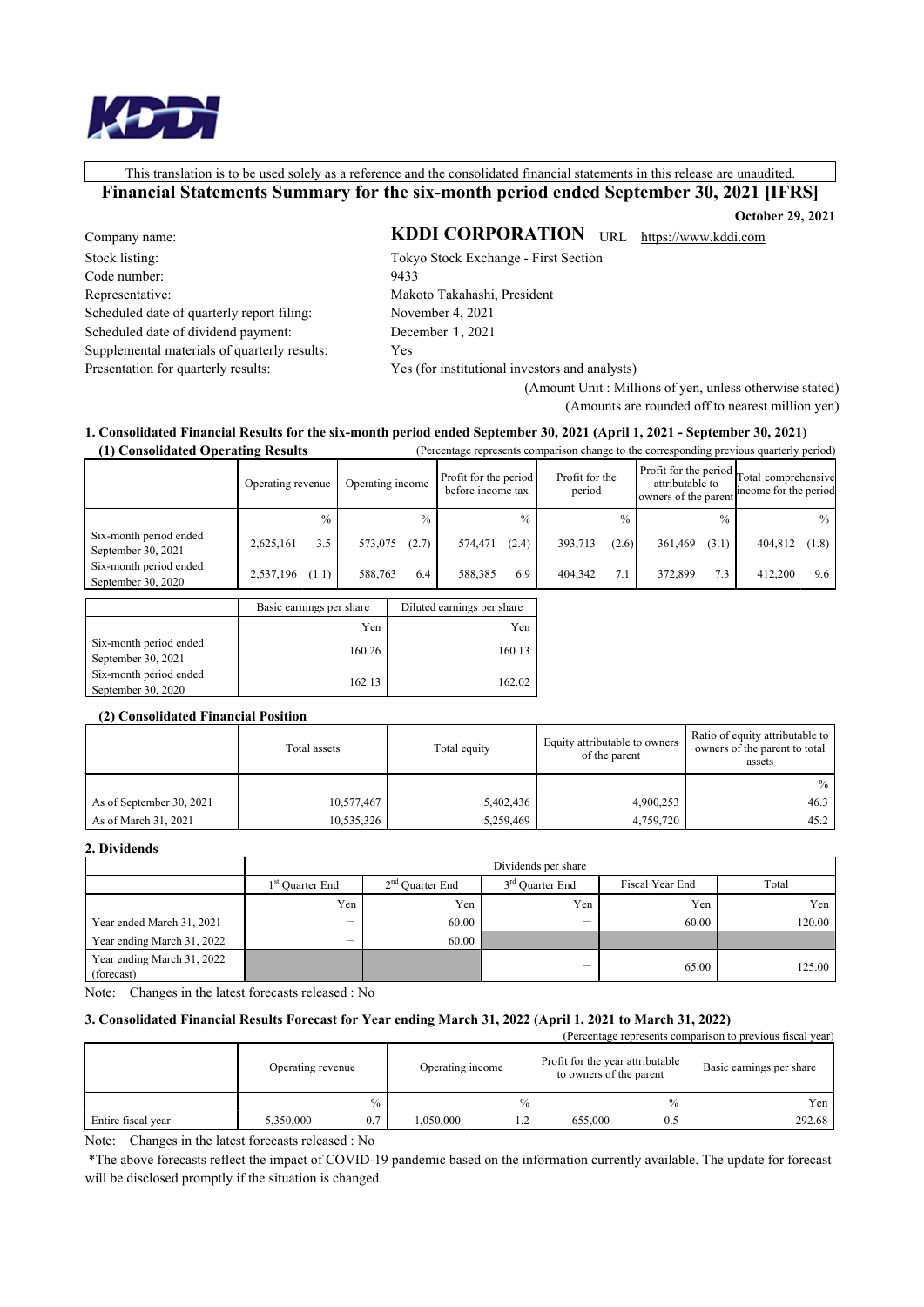Notes

(1) Changes in significant consolidated subsidiaries (which resulted in changes in scope of consolidation) during the six-month period ended September 30, 2021 : None Addition: None

Exclusion: None

| (2) Changes in accounting policies and estimates                                                                           |                                                   |               |
|----------------------------------------------------------------------------------------------------------------------------|---------------------------------------------------|---------------|
| 1) Changes in accounting policies required under IFRSs:                                                                    | None                                              |               |
| 2) Other changes in accounting policies:                                                                                   | None                                              |               |
| 3) Changes in accounting estimates:                                                                                        | None                                              |               |
| (3) Numbers of outstanding shares (Common Stock)                                                                           |                                                   |               |
| 1) Number of shares outstanding (inclusive of treasury stock) As of September 30, 2021                                     |                                                   | 2,304,179,550 |
|                                                                                                                            | As of March 31, 2021                              | 2,304,179,550 |
| 2) Number of treasury stock                                                                                                | As of September 30, 2021                          | 57,131,933    |
|                                                                                                                            | As of March 31, 2021                              | 28,782,253    |
| 3) Number of weighted average common stock outstanding                                                                     | For the six-month period ended September 30, 2021 | 2,255,517,925 |
| (cumulative for all quarters)                                                                                              | For the six-month period ended September 30, 2020 | 2,300,006,599 |
| Note: The 3,930,835 shares as of September 30, 2021 and the 4,114,964 shares as of March 31, 2021 of KDDI's stock owned by |                                                   |               |
| the executive compensation BIP Trust account and the stock-granting ESOP Trust account are included in the total number    |                                                   |               |
| of treasury stock.                                                                                                         |                                                   |               |

This quarterly earnings report is not subject to quarterly review procedure.

#### Explanation for appropriate use of forecasts and other notes

- 1. The forward-looking statements such as operational forecasts contained in this statements summary are based on the information currently available to KDDI and certain assumptions which are regarded as legitimate. Actual results may differ significantly from these forecasts due to various factors. Please refer to P.8 "1. Qualitative Information / Consolidated Financial Statements, etc (3) Explanation Regarding Future Forecast Information of Consolidated Financial Results" under [the Attachment] for the assumptions used and other notes.
- 2. On October 29, 2021, KDDI will hold a financial result briefing for the institutional investors and analysts. Presentation materials will be webcasted on the same time as the release of this earnings report, and the live presentation and Q&A summary will be also posted on our website immediately after the commencement of the financial result briefing. In addition to the above, KDDI holds the briefing and the presentations on our business for the individual investors timely. For the schedule and details, please check our website.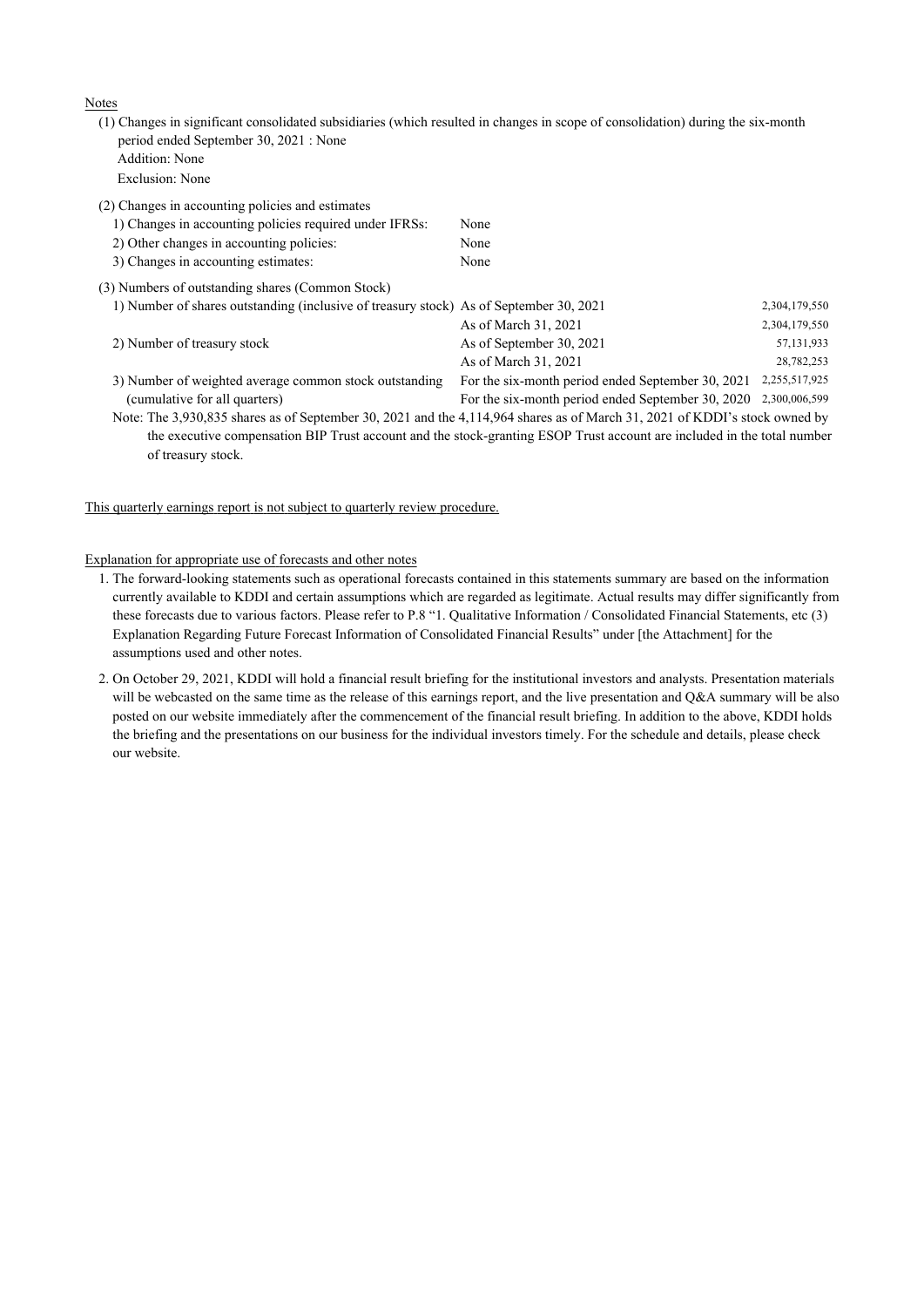# **[the Attachment]**

### **Index of the Attachment**

| 2  |
|----|
| 2  |
|    |
| 8  |
| 9  |
| 9  |
| 11 |
| 13 |
| 15 |
| 17 |
| 19 |
| 19 |
| 19 |
| 19 |
| 21 |
| 22 |
|    |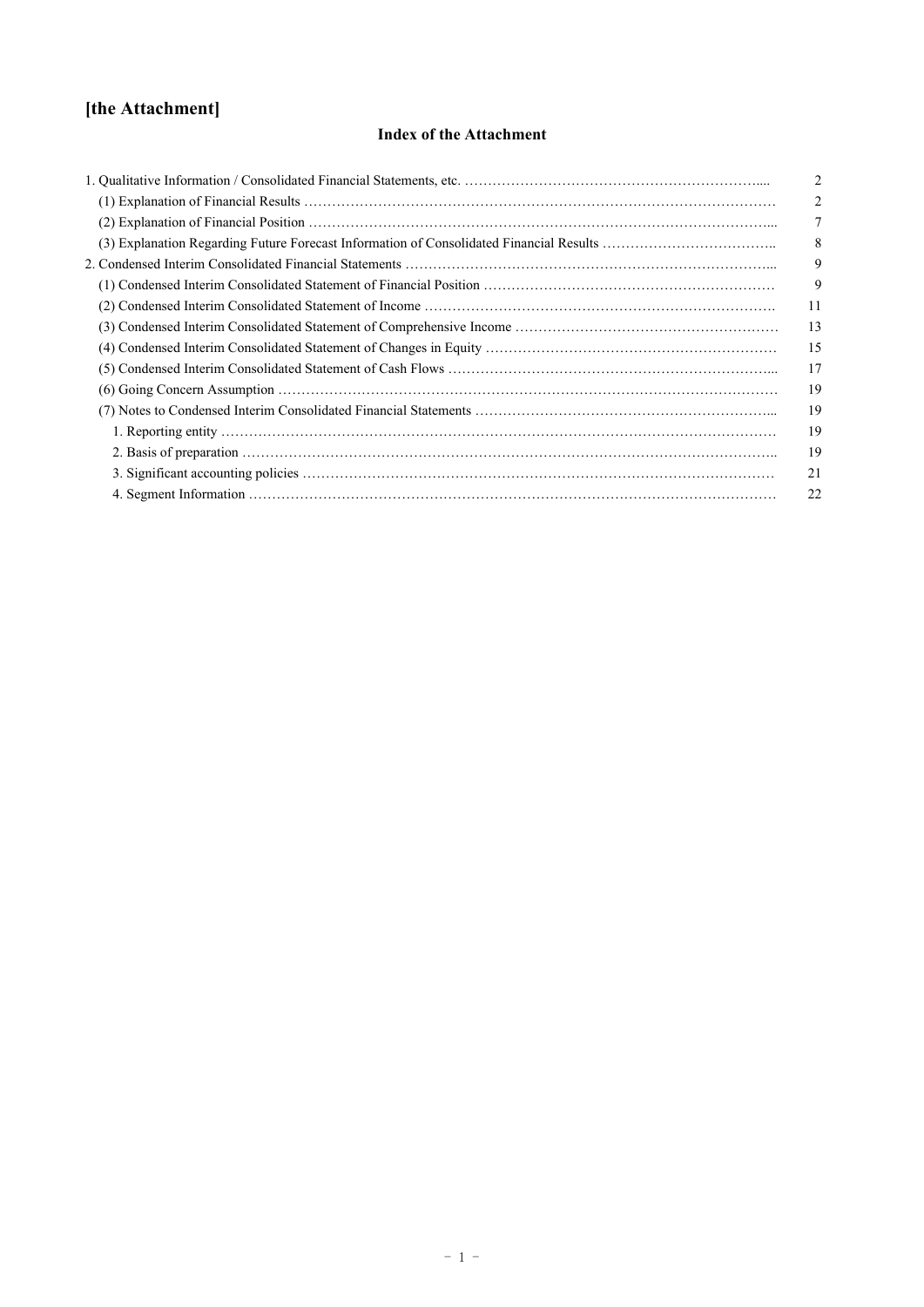### **1. Qualitative Information / Consolidated Financial Statements, etc.**

### **(1) Explanation of Financial Results**

### **1) Results Overview**

#### **Industry Trends and KDDI's Position**

Due to the COVID-19 pandemic, the structure of day-to-day life as we know it has been completely upended and, amid an ongoing rapid digital shift affecting every aspect of society, telecommunications have taken on an increasingly important role. In addition, with new telecommunications providers entering the market and competition heating up, services and pricing plans are diversifying and the telecommunications industry itself is undergoing major changes.

In 2020, KDDI and KDDI Research, Inc. announced KDDI Accelerate 5.0, which aims to build a society for the next generation by 2030 and accelerate the realization of Society 5.0\*1 through 5G as promoted by the government. We are launching measures to establish new lifestyles for consumers and build a resilient future society that supports Japan's economic development and provides solutions to social issues. To this end, we will utilize orchestration\*2 and other technologies\*3 in seven fields that support the evolution of the network layer, platform layer, and business layer, including 5G networks.

To ensure its ability to promptly adapt to the changes of this era and promote its medium- to long-term vision, KDDI aims to achieve overall growth through sustainable growth in existing businesses as well as new innovations under its Medium-Term management plan spanning the period of April 1, 2019 to March 31, 2022 (FY2020.3–FY2022.3) and now in its final fiscal year.

Under the slogan Zutto, Motto, Tsunagu Zo, au (Connecting more and always with au), we strive to provide pricing plans aligned with diverse needs and lifestyles to individual customers over a wide telecommunications area via a high-quality network by offering the reliable and unlimited-use "au," simple for everyone "UQ mobile," and the all topping "povo" starting from a base fee of ¥0. In addition, we provide an experience value only possible with 5G by collaborating with partners to provide a metaverse (virtual reality) that includes a virtual city that integrates virtual and physical space. We will continue to deliver new experience value to customers by steadily promoting the "integration of telecommunications and life design" through the wider adoption of "au PAY" as a contact point with customers.

For corporate customers, companies' digital transformation (DX) is accelerating across a wide range of industries and uses, and corporate business models are changing profoundly. KDDI is undertaking DX with customers, aiming to grow our businesses in tandem. By fully leveraging KDDI DIGITAL GATE, which is a new business development center, DXGoGo Inc., a new company founded in May 2021, and various Group company assets, we will promote the creation of new experience value and businesses with the aim of becoming a digital integrator for this era, in which telecommunications are becoming seamlessly integrated with all kinds of physical things.

In addition, KDDI considers human resources its most important resource. With the aim of transforming into a company that puts human resources first and has made their development and enhancement the foundation of management, we are working on this across three pillars: introducing the KDDI Version Job Style Personnel System, realizing the Declaration of KDDI New Work Styles, and promoting Internal DX.

Furthermore, to achieve KDDI's SDGs for 2030 we formulated the KDDI Sustainable Action initiatives. These initiatives target sustainable growth with society by "connecting and protecting lives," "connecting day-to-day lives," and "connecting hearts and minds" through the pursuit of business partnerships that utilize 5G, IoT, and other technologies. Every year, the effects of global warming grow more severe, and the resulting climate-driven disasters are increasing in Japan and around the world. In April 2021, KDDI announced its agreement with the Task Force on Climate-related Financial Disclosures (TCFD) recommendations. In July 2021, we set new targets to reduce our CO2 emissions by 50% by fiscal year 2030 compared with fiscal year 2019 to help achieve net zero CO2 emissions by 2050. In addition, with the Sustainability Report 2021 released in September, we made our first disclosure in line with the TCFD recommendations. Going forward, we will enhance our non-financial disclosures and continue promoting a shift toward renewable energy and conserving energy, including in our mobile phone base stations and telecommunications equipment, with the aim of reducing CO2 emissions.

\*1. One of the medium- to long-term growth strategies of Japan, which refers to an ideal human-centric society achieved by using systems that highly integrate cyberspace with physical space.

\*2. Technologies that enable data to automatically flow between and to be employed by multiple systems

\*3. Particularly networks, security, IoT, platforms, AI, XR, and robotics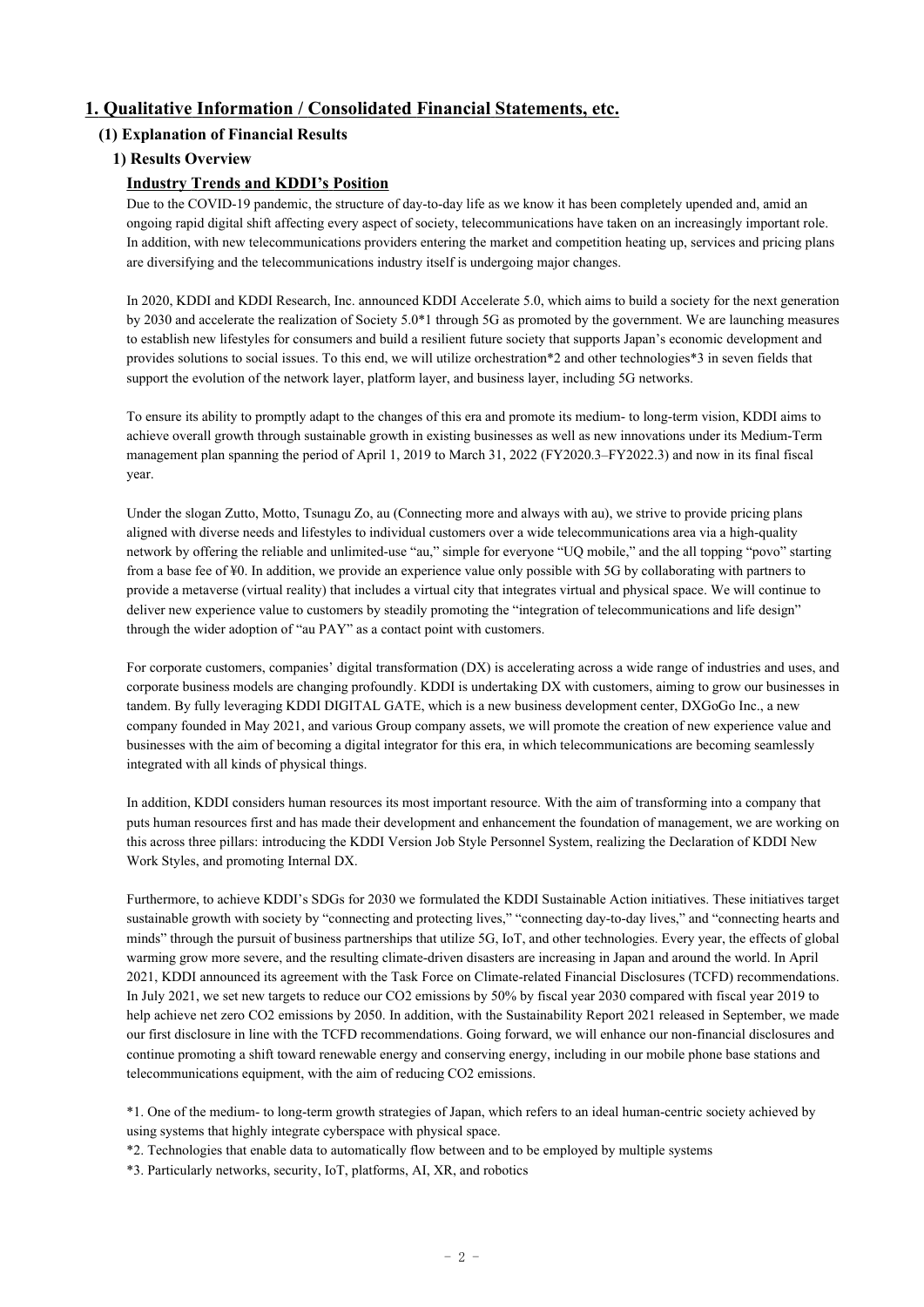### **Financial Results For the six-month period ended September 30, 2021**

(Amount unit: Millions of yen)

|                                                                               | Six-month period<br>ended<br>September 30, 2020 | Six-month period<br>ended<br>September 30, 2021 | Increase<br>(Decrease) | Increase<br>(Decrease)% |
|-------------------------------------------------------------------------------|-------------------------------------------------|-------------------------------------------------|------------------------|-------------------------|
| Operating revenue                                                             | 2,537,196                                       | 2,625,161                                       | 87,965                 | 3.5                     |
| Cost of sales                                                                 | 1,314,086                                       | 1,371,492                                       | 57,405                 | 4.4                     |
| Gross profit                                                                  | 1,223,109                                       | 1,253,669                                       | 30,560                 | 2.5                     |
| Selling, general and administrative<br>expenses                               | 642,997                                         | 687,156                                         | 44,159                 | 6.9                     |
| Other income and expense (Net)                                                | 7,019                                           | 4,000                                           | (3,019)                | (43.0)                  |
| Share of profit(loss) of investments<br>accounted for using the equity method | 1,632                                           | 2,562                                           | 930                    | 57.0                    |
| Operating income                                                              | 588,763                                         | 573,075                                         | (15,689)               | (2.7)                   |
| Finance income and cost (Net)                                                 | (2,290)                                         | 315                                             | 2,606                  |                         |
| Other non-operating profit and loss (Net)                                     | 1,913                                           | 1,082                                           | (831)                  | (43.5)                  |
| Profit for the period before income tax                                       | 588,385                                         | 574,471                                         | (13, 914)              | (2.4)                   |
| Income tax                                                                    | 184,043                                         | 180,758                                         | (3,285)                | (1.8)                   |
| Profit for the period                                                         | 404,342                                         | 393,713                                         | (10,629)               | (2.6)                   |
| Attributable to owners of the parent                                          | 372,899                                         | 361,469                                         | (11, 430)              | (3.1)                   |
| Attributable to non-controlling interests                                     | 31,443                                          | 32,244                                          | 801                    | 2.5                     |

During the six-month period ended September 30, 2021, operating revenue increased by 3.5% year on year to ¥2,625,161 million mainly due to an increase in handset sales revenues and revenue in mobile telecommunication fee including roaming fee.

Operating income decreased by 2.7% year on year to ¥573,075 million mainly due to an increase in depreciation, sales promotion expense and advertising expense despite of an increase in operating revenue.

Profit for the period attributable to owners of the parent decreased by 3.1% year on year to ¥361,469 million income.

The business environment surrounding the KDDI group is affected by COVID-19. However, the KDDI group continues working on implementation of business strategy and enhancement of management base and there are no significant impact on consolidated financial results for the six-month period ended September 30, 2021.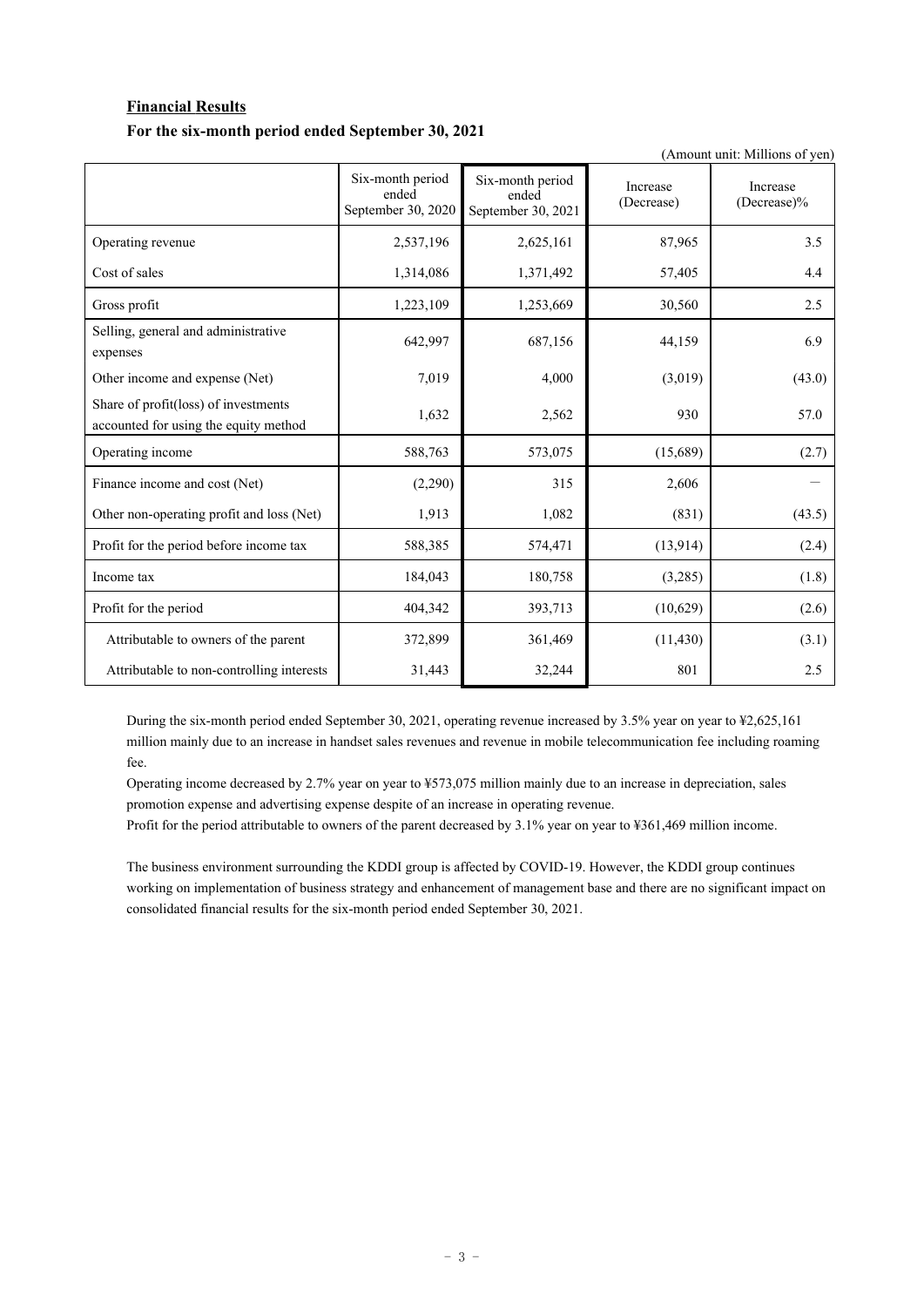#### **2) Results by Business Segment Personal Services**

The Personal Services segment provides services to individual customers.

In Japan, KDDI aims to provide new experience value by expanding and coordinating various life design services, including those related to commerce, finance, energy, entertainment, education, and healthcare, while focusing on conventional telecommunications services, such as those related to smartphones, cell phones, FTTH, and CATV. We dynamically provide services attuned to customer needs and market conditions through a multi-brand strategy that encompasses "au," "UQ mobile," and "povo." In the life design domain, we provide financial, energy and commerce services focused on the customer contact points of "au PAY" and "au Smart Pass." We aim to expand the "au Economic Zone" going forward by enhancing these customer points and circulating reward points.

Overseas, we use know-how cultivated in Japan to actively provide telecommunications and life design services to individual customers, especially those in Myanmar, Mongolia, and other Asian regions.

#### **Quarterly Highlights**

- We provide pricing plans that are 5G-ready and meet the needs of every customer through reliable and unlimited-use "au," simple for everyone "UQ mobile," and the online-only brand "povo." Through UQ mobile, we provide additional new experience value in response to customer feedback, such as, from September 2021, offering the "Home Set Discount,"\*1 which starts from just ¥990 per month (tax included) for all family members and makes the "Rollover Plan" an even better value. In addition, at all "au Style" and "au Shop" locations, we have launched new offerings under both the "au" and "UQ mobile" brands.\*2 In this way, we promote initiatives that enable every family member to continue living life their own way through not only in-person support services surpassing the boundaries of both brands but also the various life design services offered by KDDI. With regard to the online-only povo, from September 2021, we launched povo2.0, which offers ten types of free-to-choose toppings (unlimited phone call and data, etc.) starting with a base plan with a basic fee of ¥0. We are promoting initiatives that enable each customer to use pricing plans that align with their individual lifestyle.
- Under the slogan Zutto, Motto, Tsunagu Zo, au (Connecting more and always with au), we aim to provide telecommunications services that continue to connect people, and the entire Company is working to construct 5G-capable service areas. These efforts are concentrated especially in commercial districts and along train lines, locations where people spend a lot of their time. With regard to train lines, in September 2021 we finished establishing 5G areas on platforms and in inter-station areas along the Yamanote Line in Tokyo and the Osaka Loop Line in Osaka. In addition, we finished establishing 5G areas in 80 commercial districts nationwide, including Sapporo's Odori district, Tokyo's Shinjuku district, and Fukuoka's Tenjin district.\*3 We will continue providing 5G experience value to customers through a multi-brand strategy encompassing "au," "UQ mobile," and "povo" by swiftly establishing 5G areas in places that are integral to customers' lives.
- In the life design domain, in the financial business, we linked such financial services as au PAY, au PAY Card, and the securities accounts of au Kabucom Securities with au Jibun Bank through unique designation methods. In addition, we launched au Matomete Preferred Interest accounts in September 2021 with the maximum annual interest rate for yendenominated ordinary deposits set at 0.20% (0.15% after taxes), which is 200 times the normal level. Thanks to the success of various initiatives in the financial business, au Jibun Bank's deposit balance exceeded ¥2.0 trillion as of August 31, 2021, and the number of effective members of au PAY Card topped seven million in September. In addition, in the energy business, the number of contracts for KDDI's electric power services, such as au Denki and UQ Denki, exceeded three million in August 2021. From September, we began offering electricity with net zero CO2 emissions and a net 100% renewable energy as well as the "au Denki eco Plan," which contributes to environmental conservation activities through donations. Furthermore, as initiatives to integrate physical and virtual spaces, we supported "Sony presents DinoScience" held from July to September 2021, offering content using 5G service and Nreal Light smart glasses and sending visitors off with an original commemorative movie to drum up demand for au 5G.
- In Myanmar,\*4 since the political change in February 2021, we have been striving to maintain our telecommunications services, which are indispensable to the lives of Myanmar's people, while prioritizing the safety of our associated personnel in accordance with the KDDI Group Human Rights Policy. In Mongolia, our consolidated subsidiary MobiCom Corporation LLC refreshed its brand in September 2021 as it marked the 25th anniversary of its founding. Under the new brand concept of "simple, reliable, human-centric," the company changed its corporate logo and will continue to develop services to better suit its customers' needs while promoting initiatives to engrain its brand internally and externally.
	- \*1. This service discounts the monthly fee of UQ mobile by offering eligible services (internet or electric power) in a bundled set.
	- \*2. Some au Shops are excluded due to, for example, their tenant agreements.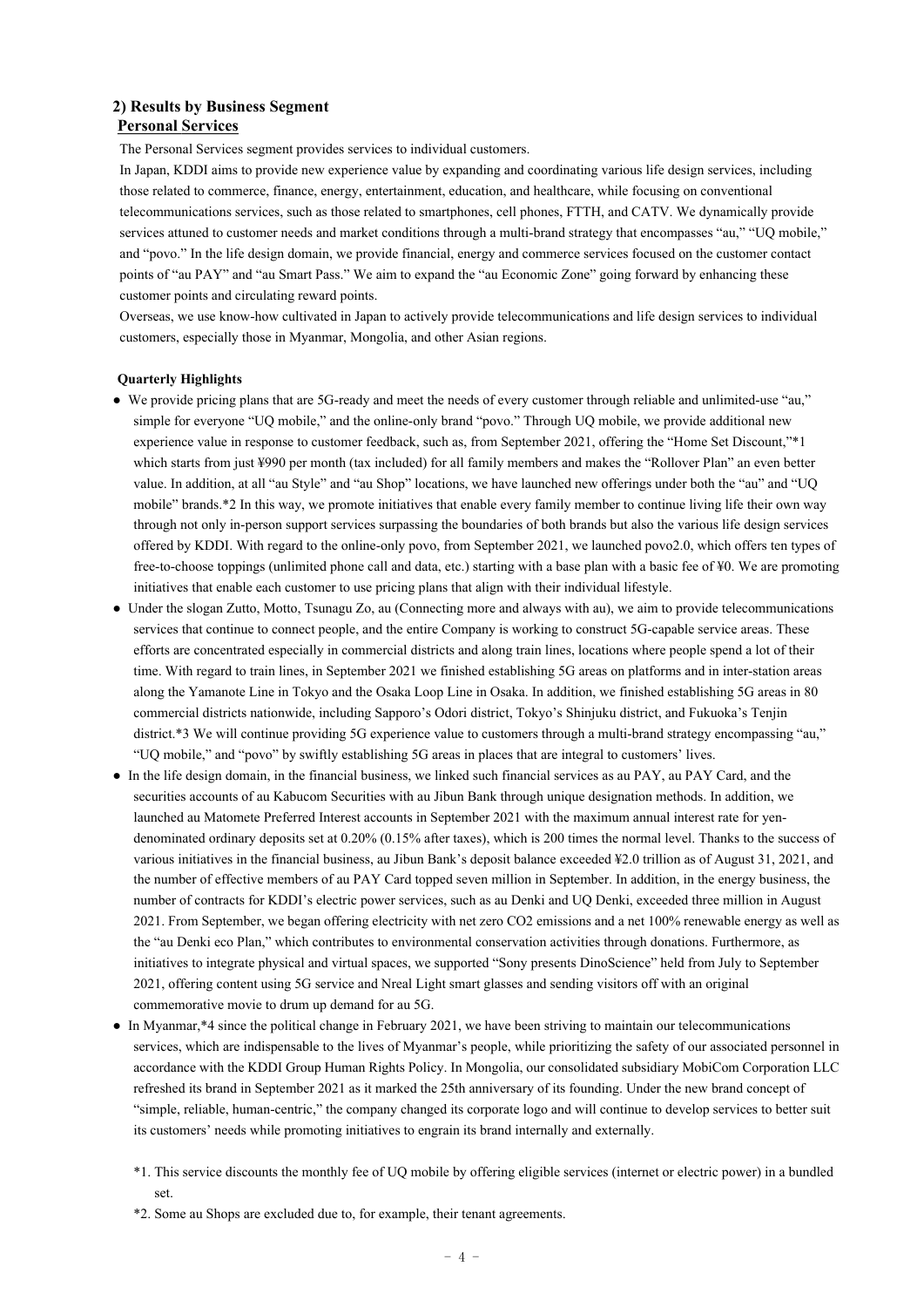- \*3. Survey method: Measurements taken in relevant areas where the on-screen display of the 5G icon has been confirmed. Based on KDDI's own research.
- \*4. The Myanmar telecommunications business is jointly operated by KDDI Summit Global Myanmar Co., Ltd., a consolidated subsidiary, and Myanma Posts & Telecommunications (MPT).

Operating performance in the Personal Services segment for the six-month period ended September 30, 2021 is described below.

#### **Results**

#### **For the six-month period ended September 30, 2021**

| (Amount unit: Millions of yen) |                                                 |                                                 |                        |                            |  |  |
|--------------------------------|-------------------------------------------------|-------------------------------------------------|------------------------|----------------------------|--|--|
|                                | Six-month period<br>ended<br>September 30, 2020 | Six-month period<br>ended<br>September 30, 2021 | Increase<br>(Decrease) | Increase<br>$(Decrease)\%$ |  |  |
| <b>Operating Revenue</b>       | 2,192,845                                       | 2,257,698                                       | 64,853                 | 3.0                        |  |  |
| Operating Income               | 495,074                                         | 475,043                                         | (20,031)               | (4.0)                      |  |  |

During the six-month period ended September 30, 2021, operating revenue increased by 3.0% year on year to ¥2,257,698 million mainly due to an increase in handset sales revenues and revenue in finance business.

Operating income decreased by 4.0% year on year to ¥475,043 million mainly due to an increase in depreciation, sales promotion expense and advertising expense despite of an increase in operating revenue .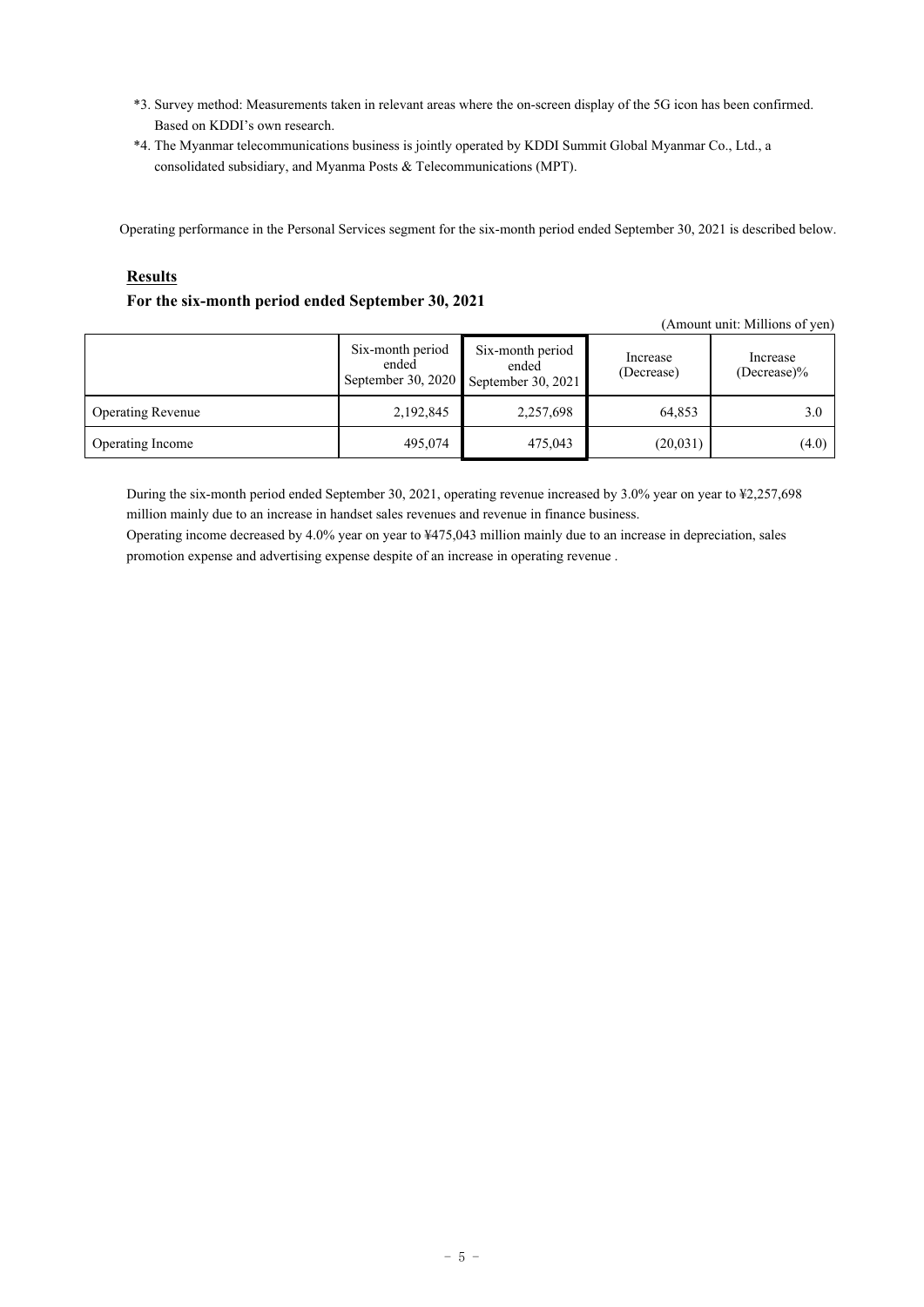#### **Business Services**

The Business Services segment mainly provides a wide range of corporate customers in Japan and overseas with TELEHOUSE brand data center services and a variety of solutions encompassing network and cloud services, smartphones and other devices, and the KDDI IoT Worldwide Architecture, which supports customers' IoT businesses.

In collaboration with partner companies and using 5G, IoT, and other technology, we support customers' digital transformation by providing one-stop services and solutions that help customers develop and expand their businesses on a global scale. For small and medium-sized corporate customers in Japan, our consolidated subsidiary, the KDDI MATOMETE OFFICE GROUP is building a regional support network offering close contact throughout Japan.

#### **Quarterly Highlights**

- KDDI was awarded first place in overall customer satisfaction in the Large Corporations / Medium-Sized Enterprises Market Segment, for the sixth consecutive year, in J.D. Power Japan's 2021 Business Mobile Phone Service Satisfaction Study. We were also awarded first place in overall customer satisfaction in the Medium-Sized Enterprises / Small Companies Market Segment for the second consecutive year. In addition, we were awarded first place in overall customer satisfaction for the ninth consecutive year in J.D. Power's 2021 Japan Business IP Phone & Direct Line Phone Service Satisfaction Study. Going forward, KDDI will continue to promote the "integration of telecommunications and life design" and create new experience value by contributing to the businesses of our corporate customers as a company contributing to the sustainable growth of society.
- In September 2021, Shibuya Ward and KDDI launched a pilot test business lending out smartphones for free to the approximately 1,700 Shibuya Ward residents who are 65 years old or above and do not own a smartphone with the aim of enhancing the quality of their lives by eliminating the digital divide for seniors. The launch debut is being accompanied by support through workshops, and we will encourage use based on analysis results of the smartphone use of pilot test participants. By supporting seniors from the time they begin using smartphones until they become proficient, we aim to improve the smartphone usage rate of seniors in Shibuya Ward and enhance their quality of life through the use of information and telecommunications technologies, such as the internet.
- Fujitsu Limited and KDDI Corporation today announced an agreement to collaborate on creating new services that enrich the customer experience and contribute to the resolution of social issues by utilizing Fujitsu's private 5G and KDDI's au 5G technologies, with the ultimate aim of realizing a new digital society and co-creating businesses based on 5G. As the first major steps of this partnership, Fujitsu and KDDI implemented the following initiatives from September 2021: the demonstration of technology toward the realization of a "5G Service Platform" that interconnects private 5G with au 5G; the co-creation of B to B to X services that combine the real and the virtual worlds; and efforts to build an ecosystem with partners through mutual participation in the 5G Alliance operated by the two companies.

 Going forward, we will continue to transform our business with the aim of being customers' true first choice of business partner and helping develop and expand the business of corporate customers.

Operating performance in the Business Services segment for the six-month period ended September 30, 2021, is described below.

#### **Results**

#### **For the six-month period ended September 30, 2021**

(Amount unit: Millions of yen)

|                          | Six-month period<br>ended | Six-month period<br>ended<br>September 30, 2020 September 30, 2021 | Increase<br>(Decrease) | Increase<br>$(Decrease)\%$ |
|--------------------------|---------------------------|--------------------------------------------------------------------|------------------------|----------------------------|
| <b>Operating Revenue</b> | 478,770                   | 499,787                                                            | 21,017                 | 4.4                        |
| Operating Income         | 90,461                    | 92,272                                                             | 1,811                  | 2.0                        |

During the six-month period ended September 30, 2021, operating revenue increased by 4.4% year on year to ¥499,787 million mainly due to an increase in revenue in mobile telecommunication fee and revenue in solution business.

Operating income increased by 2.0% year on year to ¥92,272 million mainly due to an increase in operating revenue.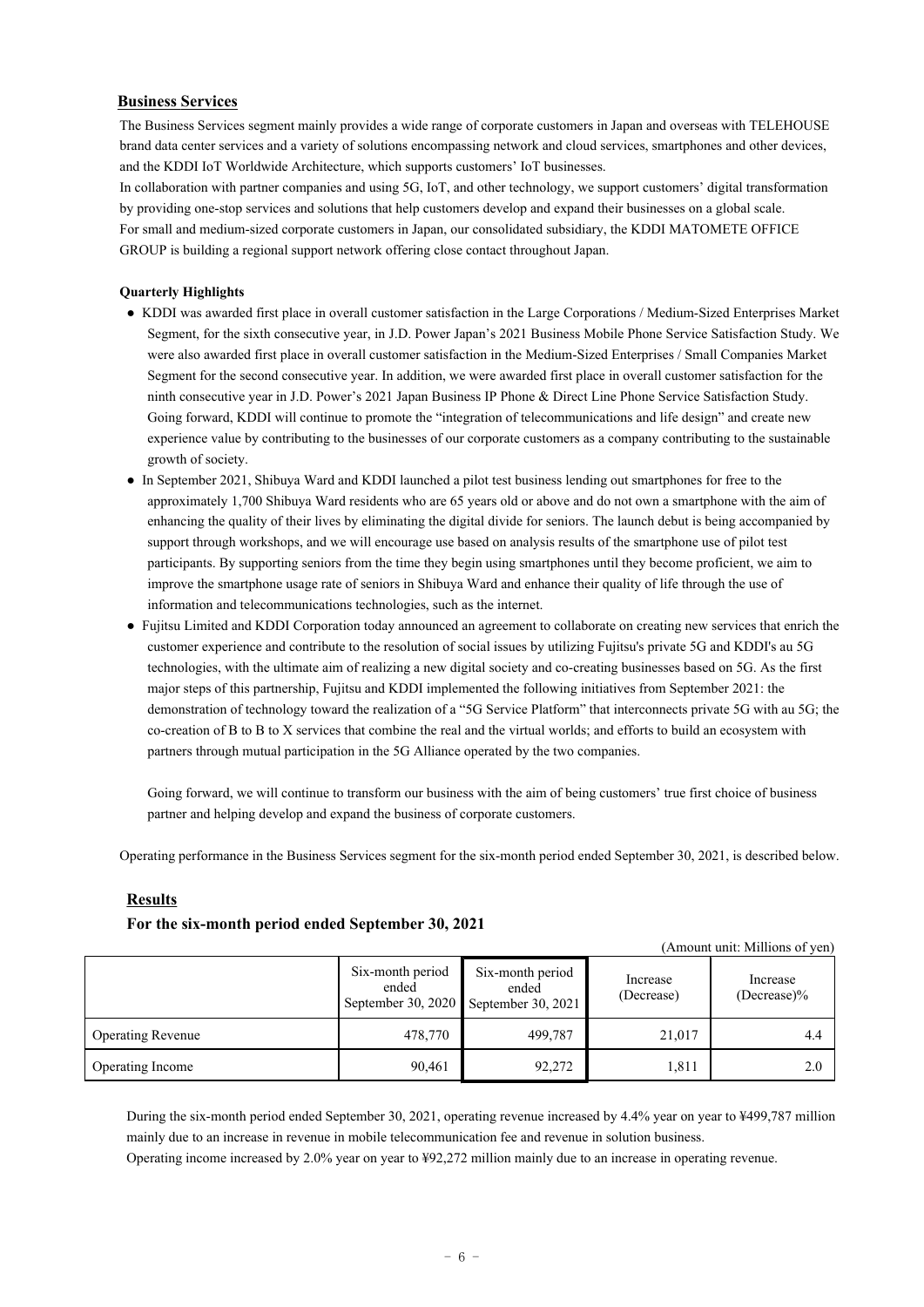### **(2) Explanation of Financial Position**

### **1. Financial Position**

(Amount unit: Millions of yen)

|                                                      | As of<br>March 31, 2021 | As of<br>September 30, 2021 | Increase<br>(Decrease) |
|------------------------------------------------------|-------------------------|-----------------------------|------------------------|
| Total assets                                         | 10,535,326              | 10,577,467                  | 42,141                 |
| Total liabilities                                    | 5,275,857               | 5,175,031                   | (100, 826)             |
| Total equity                                         | 5,259,469               | 5,402,436                   | 142,966                |
| Equity attributable to owners of the parent          | 4,759,720               | 4,900,253                   | 140,533                |
| Ratio of equity attributable to owners of the parent | $\frac{0}{0}$           | $\frac{0}{0}$               | $\frac{0}{0}$          |
| to total assets                                      | 45.2                    | 46.3                        | 1.1                    |

#### (Assets)

Total assets increased by ¥42,141 million from the previous fiscal year-end to ¥10,577,467 million as of September 30, 2021 mainly due to an increase in loans for financial business and contract costs despite of a decrease in cash and cash equivalents.

#### (Liabilities)

Total liabilities decreased by ¥100,826 million from the previous fiscal year-end to ¥5,175,031 million as of September 30, 2021 mainly due to a decrease in trade and other payables and income taxes payables despite of an increase in deposits for financial business.

### (Equity)

Total equity amounted to ¥5,402,436 million mainly due to an increase in equity attributable to owners of the parent from the previous fiscal year-end. As a result, ratio of equity attributable to owners of the parent to total assets increased from 45.2% as of March 31, 2021, to 46.3% as of September 30, 2021.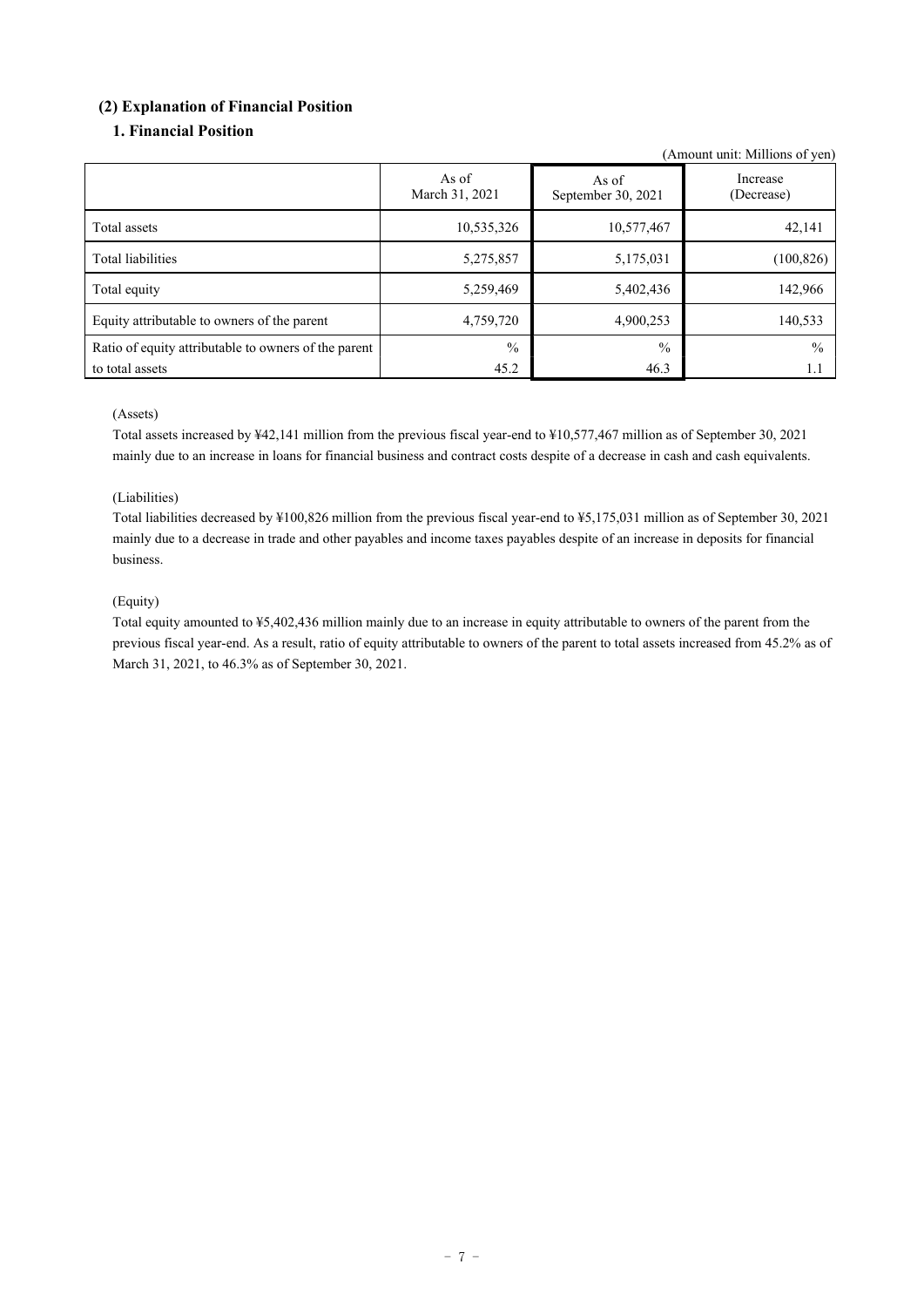### **2. Consolidated Cash Flows**

(Amount unit: Millions of yen)

|                                                                 | Six-month period<br>ended<br>September 30, 2020 | Six-month period<br>ended<br>September 30, 2021 | Increase<br>(Decrease) |
|-----------------------------------------------------------------|-------------------------------------------------|-------------------------------------------------|------------------------|
| Net cash provided by (used in) operating activities             | 702,664                                         | 464,304                                         | (238, 360)             |
| Net cash provided by (used in) investing activities             | (327,300)                                       | (375,074)                                       | (47, 774)              |
| Free cash flows (Note)                                          | 375,364                                         | 89,230                                          | (286, 134)             |
| Net cash provided by (used in) financing activities             | (283, 480)                                      | (339, 586)                                      | (56, 106)              |
| Effect of exchange rate changes on cash and cash<br>equivalents | (460)                                           | 445                                             | 905                    |
| Net increase (decrease) in cash and cash<br>equivalents         | 91,424                                          | (249, 912)                                      | (341, 335)             |
| Cash and cash equivalents at the beginning of the<br>period     | 369,202                                         | 809,802                                         | 440,600                |
| Cash and cash equivalents at the end of period                  | 460,626                                         | 559,891                                         | 99,265                 |

Note: Free cash flows are calculated as the sum of "net cash provided by (used in) operating activities" and "net cash provided by (used in) investing activities."

 Net cash provided by operating activities decreased ¥238,360 million year on year to ¥464,304 million mainly due to a smaller range of increase in deposits for financial business.

Net cash used in investing activities increased ¥47,774 million year on year to ¥375,074 million mainly due to an increase in purchases of securities for financial business.

 Net cash used in financing activities increased ¥56,106 million year on year to ¥339,586 million mainly due to an increase in payments from purchase of treasury stock.

 Reflecting these factors and an increase of ¥445 million in the effect of exchange rate changes on cash and cash equivalents, the total amount of cash and cash equivalents as of September 30, 2021, decreased by ¥249,912 million from March 31, 2021 to ¥559,891 million.

#### **(3) Explanation Regarding Future Forecast Information of Consolidated Financial Results**

For the fiscal year ending March 31, 2022, the Group forecasts operating revenue of ¥5,350,000 million, operating income of ¥1,050,000 million, and profit for the year attributable to owners of the parent of ¥655,000 million. No changes have been made from the details stated in the Summary of Financial Results for the fiscal year ended March 31, 2021 (disclosed on May 14, 2021).

If it becomes necessary to revise the forecast due to future changes in circumstances, we will disclose the revision as soon as possible.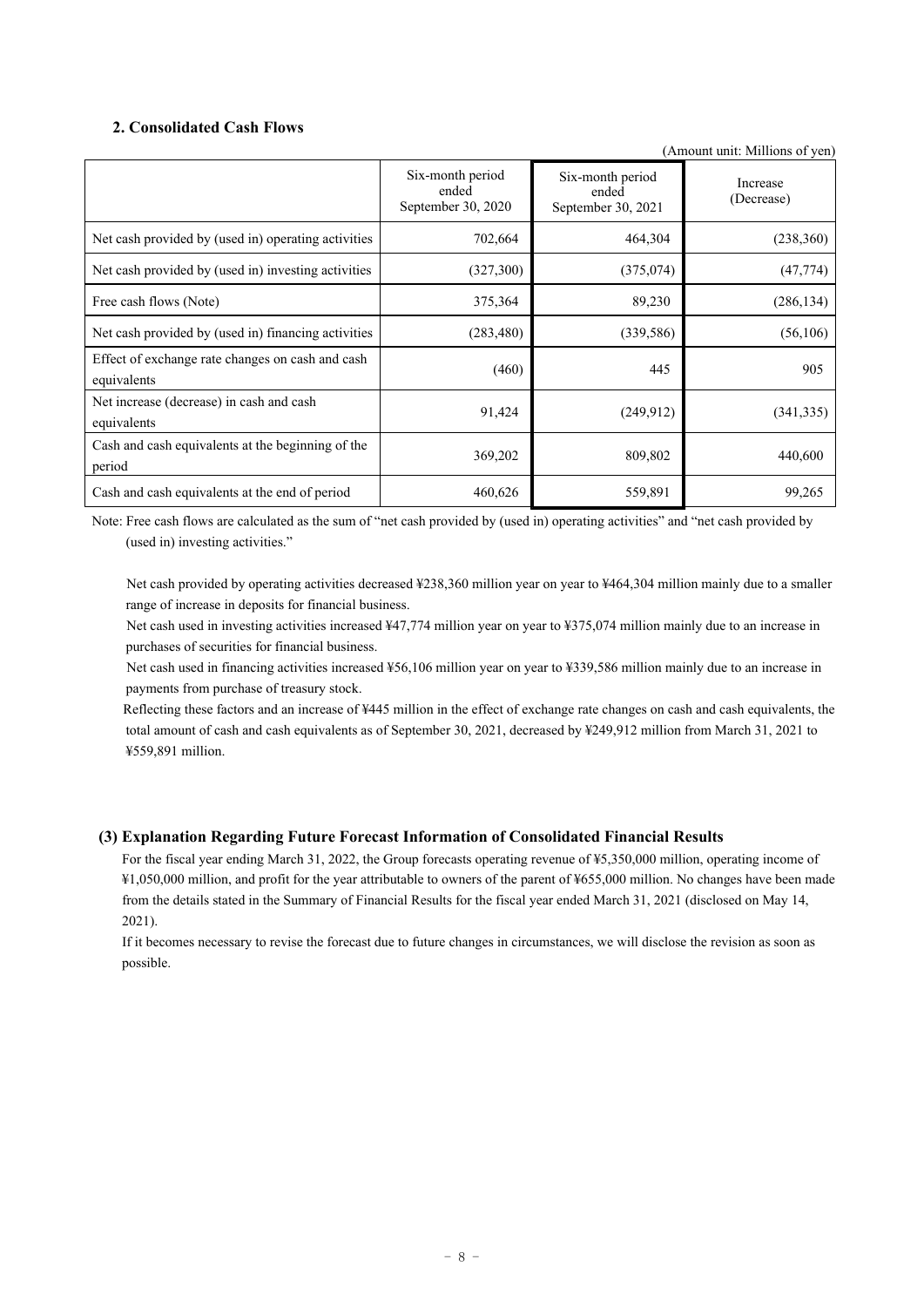# **2. Condensed Interim Consolidated Financial Statements**

## **(1) Condensed Interim Consolidated Statement of Financial Position**

|                                                   |                      | (Unit: Millions of yen)  |
|---------------------------------------------------|----------------------|--------------------------|
|                                                   | As of March 31, 2021 | As of September 30, 2021 |
| Assets                                            |                      |                          |
| Non-current assets :                              |                      |                          |
| Property, plant and equipment                     | 2,492,985            | 2,505,954                |
| Right-of-use assets                               | 396,772              | 400,102                  |
| Goodwill                                          | 540,420              | 540,469                  |
| Intangible assets                                 | 1,024,831            | 1,015,139                |
| Investments accounted for using the equity method | 233,921              | 241,520                  |
| Long-term loans for financial business            | 1,148,805            | 1,404,996                |
| Securities for financial business                 | 276,065              | 280,315                  |
| Other long-term financial assets                  | 325,201              | 334,358                  |
| Retirement benefit assets                         | 38,364               | 37,921                   |
| Deferred tax assets                               | 11,396               | 9,812                    |
| Contract costs                                    | 466,316              | 504,058                  |
| Other non-current assets                          | 21,321               | 21,835                   |
| Total non-current assets                          | 6,976,398            | 7,296,480                |
| Current assets:                                   |                      |                          |
| Inventories                                       | 69,821               | 83,889                   |
| Trade and other receivables                       | 2,229,435            | 2,174,150                |
| Short-term loans for financial business           | 233,605              | 249,851                  |
| Call loans                                        | 33,846               | 35,964                   |
| Other short-term financial assets                 | 69,955               | 61,253                   |
| Income tax receivables                            | 7,969                | 5,642                    |
| Other current assets                              | 104,496              | 110,346                  |
| Cash and cash equivalents                         | 809,802              | 559,891                  |
| Total current assets                              | 3,558,928            | 3,280,987                |
| Total assets                                      | 10,535,326           | 10,577,467               |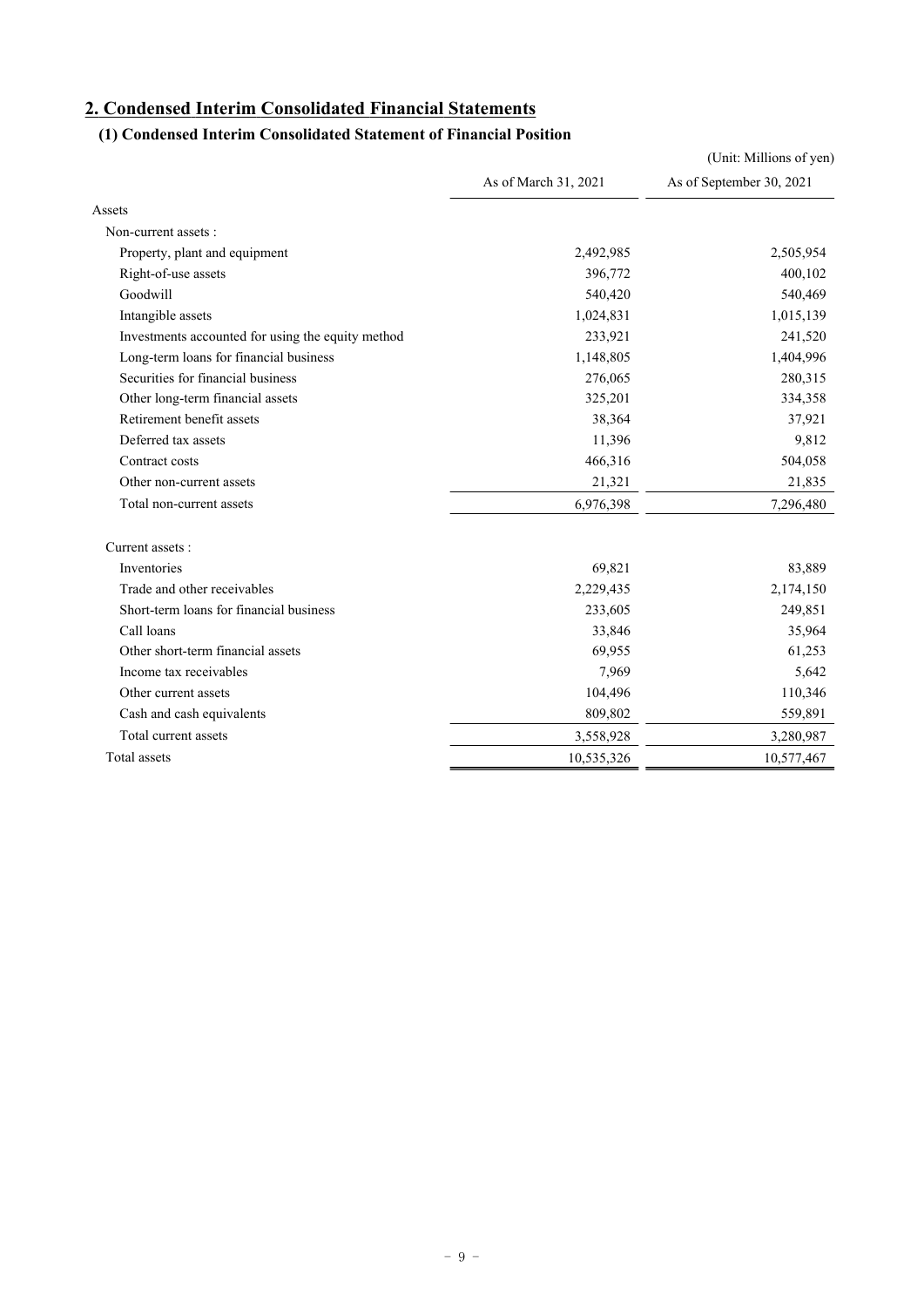|                                                   |                      | (Unit: Millions of yen)  |
|---------------------------------------------------|----------------------|--------------------------|
|                                                   | As of March 31, 2021 | As of September 30, 2021 |
| Liabilities and Equity                            |                      |                          |
| Liabilities                                       |                      |                          |
| Non-current liabilities :                         |                      |                          |
| Borrowings and bonds payable                      | 1,151,664            | 1,107,888                |
| Long-term deposits for financial business         | 32,850               | 37,481                   |
| Lease liabilities                                 | 288,650              | 286,211                  |
| Other long-term financial liabilities             | 14,172               | 13,229                   |
| Retirement benefit liabilities                    | 12,109               | 12,470                   |
| Deferred tax liabilities                          | 100,071              | 127,160                  |
| Provisions                                        | 77,476               | 76,112                   |
| Contract liabilities                              | 71,669               | 71,206                   |
| Other non-current liabilities                     | 10,813               | 11,218                   |
| Total non-current liabilities                     | 1,759,474            | 1,742,975                |
| Current liabilities :                             |                      |                          |
| Borrowings and bonds payable                      | 92,892               | 162,259                  |
| Trade and other payables                          | 754,345              | 613,804                  |
| Short-term deposits for financial business        | 1,817,240            | 1,947,357                |
| Call money                                        | 115,815              | 82,121                   |
| Lease liabilities                                 | 112,275              | 110,749                  |
| Other short-term financial liabilities            | 1,655                | 2,090                    |
| Income taxes payables                             | 200,886              | 150,225                  |
| Provisions                                        | 38,925               | 31,706                   |
| Contract liabilities                              | 100,889              | 87,229                   |
| Other current liabilities                         | 281,461              | 244,517                  |
| Total current liabilities                         | 3,516,383            | 3,432,056                |
| <b>Total liabilities</b>                          | 5,275,857            | 5,175,031                |
| Equity                                            |                      |                          |
| Equity attributable to owners of the parent       |                      |                          |
| Common stock                                      | 141,852              | 141,852                  |
| Capital surplus                                   | 278,675              | 283,048                  |
| Treasury stock                                    | (86, 719)            | (185, 579)               |
| Retained earnings                                 | 4,409,000            | 4,635,444                |
| Accumulated other comprehensive income            | 16,912               | 25,488                   |
| Total equity attributable to owners of the parent | 4,759,720            | 4,900,253                |
| Non-controlling interests                         | 499,749              | 502,182                  |
| Total equity                                      | 5,259,469            | 5,402,436                |
| Total liabilities and equity                      | 10,535,326           | 10,577,467               |
|                                                   |                      |                          |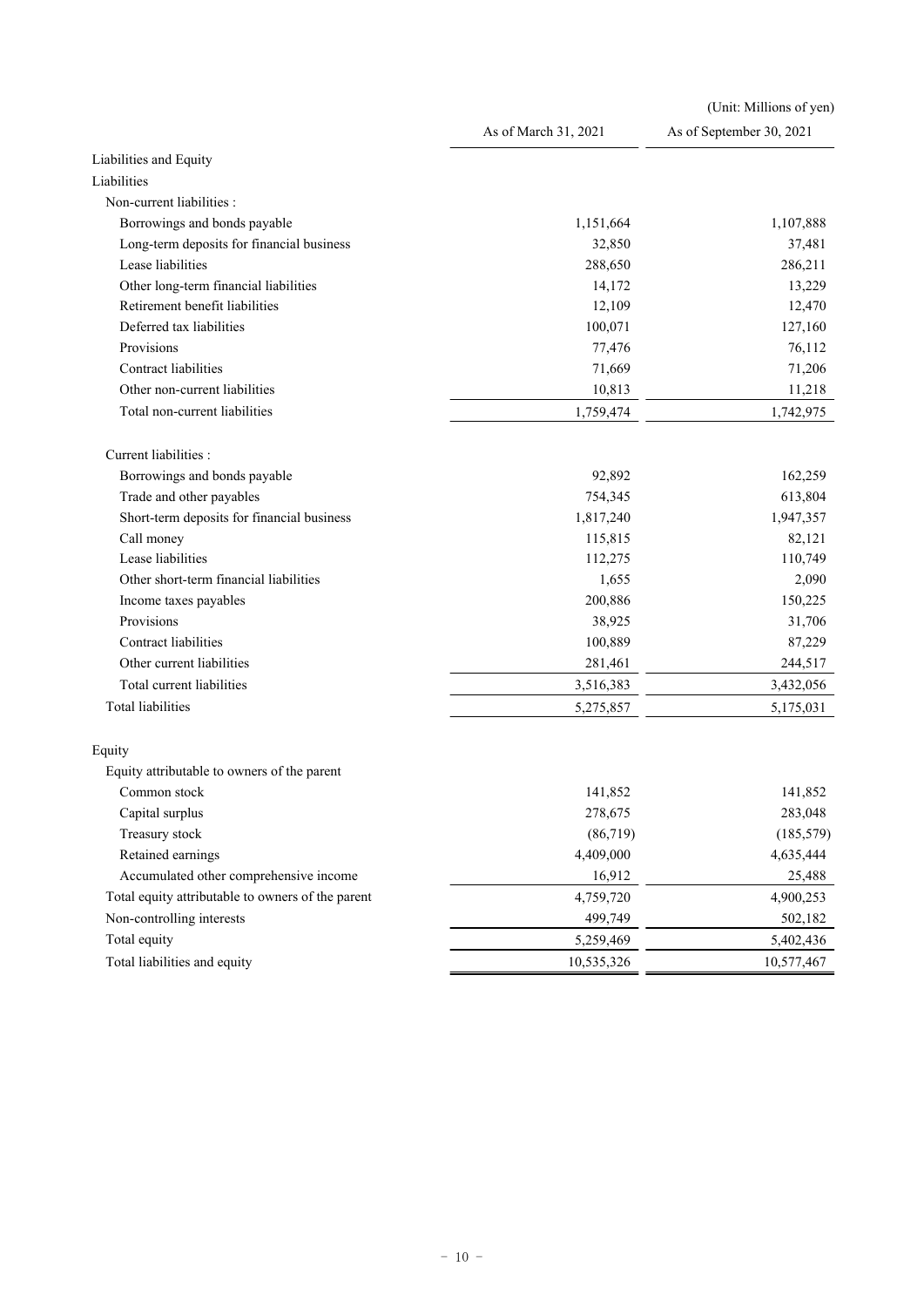### **(2) Condensed Interim Consolidated Statement of Income**

|                                                                         |                                                      | (Unit: Millions of yen)                              |
|-------------------------------------------------------------------------|------------------------------------------------------|------------------------------------------------------|
|                                                                         | For the six-month period<br>ended September 30, 2020 | For the six-month period<br>ended September 30, 2021 |
| Operating revenue                                                       | 2,537,196                                            | 2,625,161                                            |
| Cost of sales                                                           | 1,314,086                                            | 1,371,492                                            |
| Gross profit                                                            | 1,223,109                                            | 1,253,669                                            |
| Selling, general and administrative expenses                            | 642,997                                              | 687,156                                              |
| Other income                                                            | 8,511                                                | 7,612                                                |
| Other expense                                                           | 1,492                                                | 3,612                                                |
| Share of profit of investments accounted for using the equity<br>method | 1,632                                                | 2,562                                                |
| Operating income                                                        | 588,763                                              | 573,075                                              |
| Finance income                                                          | 2,125                                                | 5,464                                                |
| Finance cost                                                            | 4,416                                                | 5,149                                                |
| Other non-operating profit and loss                                     | 1,913                                                | 1,082                                                |
| Profit for the period before income tax                                 | 588,385                                              | 574,471                                              |
| Income tax                                                              | 184,043                                              | 180,758                                              |
| Profit for the period                                                   | 404,342                                              | 393,713                                              |
| Profit for the period attributable to:                                  |                                                      |                                                      |
| Owners of the parent                                                    | 372,899                                              | 361,469                                              |
| Non-controlling interests                                               | 31,443                                               | 32,244                                               |
| Profit for the period                                                   | 404,342                                              | 393,713                                              |
| Earnings per share attributable to owners of the parent                 |                                                      |                                                      |
| Basic earnings per share (yen)                                          | 162.13                                               | 160.26                                               |
| Diluted earnings per share (yen)                                        | 162.02                                               | 160.13                                               |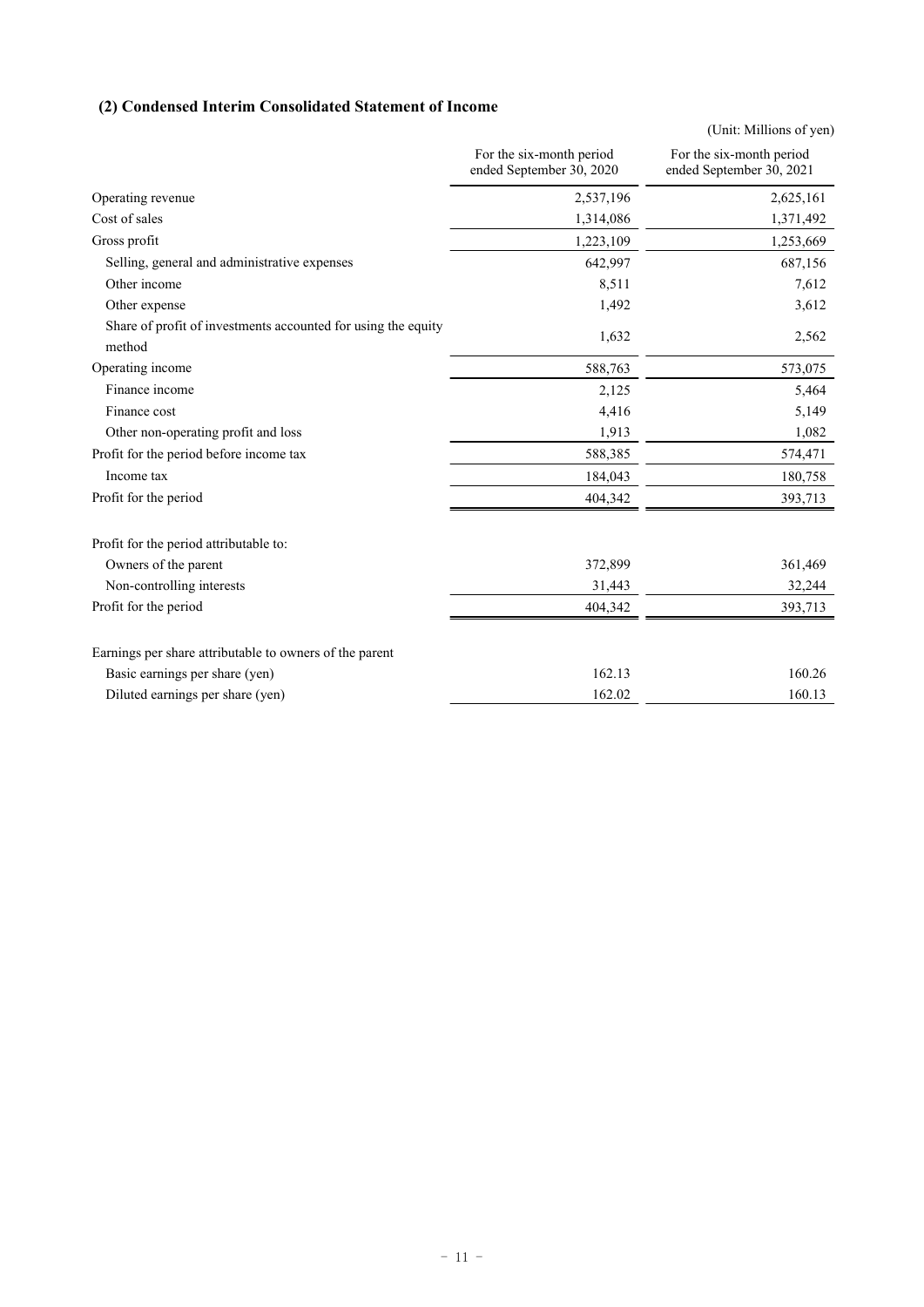(Unit: Millions of yen)

|                                                                         | For the three-month period<br>ended September 30, 2020 | For the three-month period<br>ended September 30, 2021 |
|-------------------------------------------------------------------------|--------------------------------------------------------|--------------------------------------------------------|
| Operating revenue                                                       | 1,294,516                                              | 1,324,896                                              |
| Cost of sales                                                           | 673,771                                                | 706,372                                                |
| Gross profit                                                            | 620,745                                                | 618,525                                                |
| Selling, general and administrative expenses                            | 326,921                                                | 347,397                                                |
| Other income                                                            | 3,797                                                  | 3,015                                                  |
| Other expense                                                           | 889                                                    | 1,694                                                  |
| Share of profit of investments accounted for using the equity<br>method | 1,313                                                  | 1,433                                                  |
| Operating income                                                        | 298,045                                                | 273,882                                                |
| Finance income                                                          | 620                                                    | 2,432                                                  |
| Finance cost                                                            | 2,080                                                  | 3,106                                                  |
| Other non-operating profit and loss                                     | 1,873                                                  | 1,084                                                  |
| Profit for the period before income tax                                 | 298,458                                                | 274,292                                                |
| Income tax                                                              | 92,966                                                 | 88,712                                                 |
| Profit for the period                                                   | 205,492                                                | 185,580                                                |
| Profit for the period attributable to:                                  |                                                        |                                                        |
| Owners of the parent                                                    | 190,575                                                | 171,580                                                |
| Non-controlling interests                                               | 14,917                                                 | 14,000                                                 |
| Profit for the period                                                   | 205,492                                                | 185,580                                                |
| Earnings per share attributable to owners of the parent                 |                                                        |                                                        |
| Basic earnings per share (yen)                                          | 82.86                                                  | 76.21                                                  |
| Diluted earnings per share (yen)                                        | 82.80                                                  | 76.15                                                  |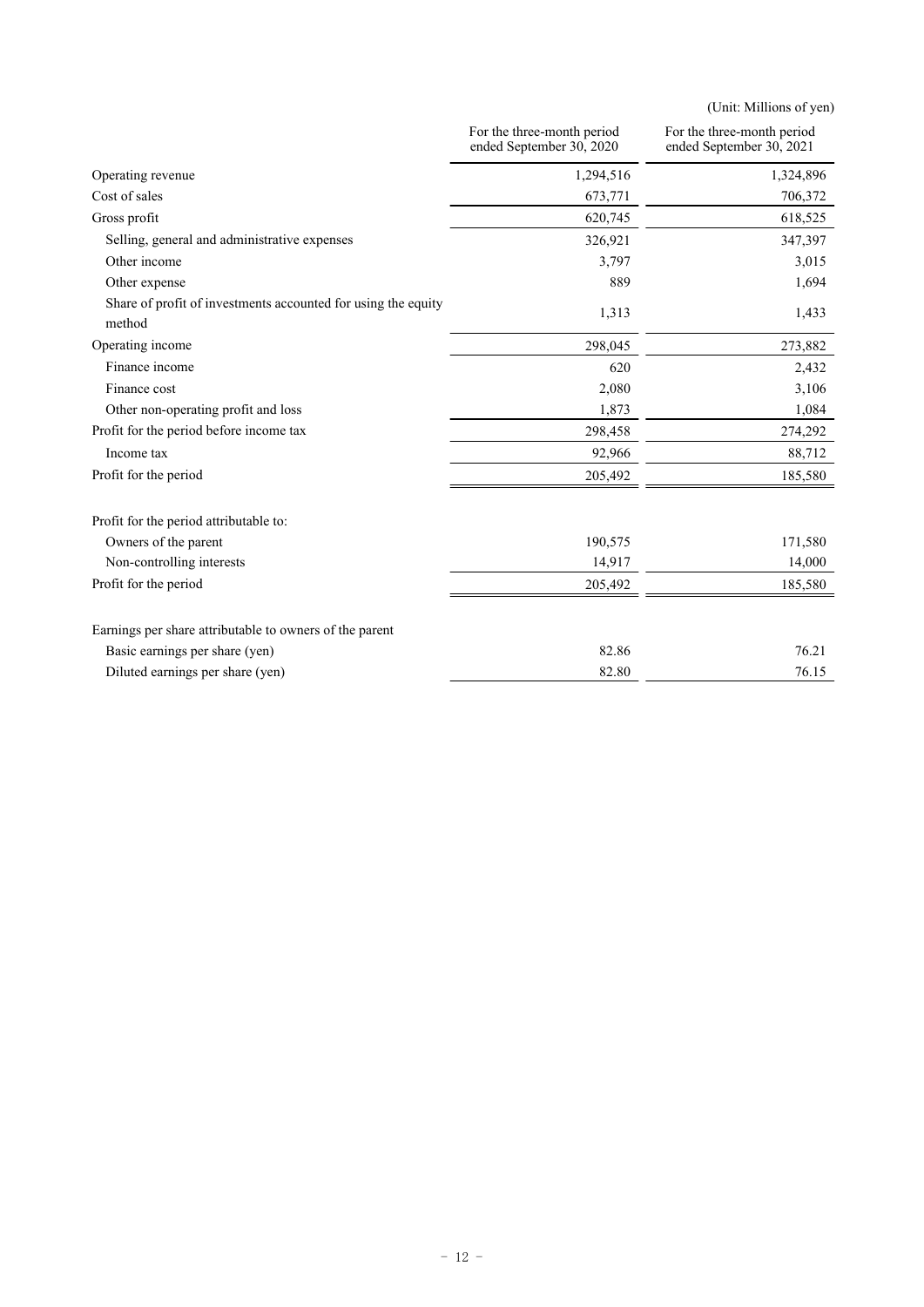### **(3) Condensed Interim Consolidated Statement of Comprehensive Income**

| For the six-month period<br>For the six-month period<br>ended September 30, 2020<br>ended September 30, 2021<br>404,342<br>393,713<br>Other comprehensive income<br>Items that will not be transferred subsequently to profit or<br>loss<br>Changes measured in fair value of financial assets through<br>9,843<br>8,929<br>other comprehensive income<br>Share of other comprehensive income of investments<br>121<br>(23)<br>accounted for using the equity method<br>Total<br>9,964<br>8,905<br>Items that may be subsequently reclassified to profit or loss<br>130<br>Changes in fair value of cash flow hedge<br>126<br>Translation differences on foreign operations<br>1,456<br>(2,125)<br>Share of other comprehensive income of investments<br>612<br>(112)<br>accounted for using the equity method<br>Total<br>2,193<br>(2,107)<br>Total other comprehensive income<br>11,099<br>7,858<br>Total comprehensive income for the period<br>404,812<br>412,200<br>Total comprehensive income for the period attributable to:<br>Owners of the parent<br>382,395<br>371,584<br>Non-controlling interests<br>29,805<br>33,228<br>Total<br>412,200<br>404,812 |                       | (Unit: Millions of yen) |
|-------------------------------------------------------------------------------------------------------------------------------------------------------------------------------------------------------------------------------------------------------------------------------------------------------------------------------------------------------------------------------------------------------------------------------------------------------------------------------------------------------------------------------------------------------------------------------------------------------------------------------------------------------------------------------------------------------------------------------------------------------------------------------------------------------------------------------------------------------------------------------------------------------------------------------------------------------------------------------------------------------------------------------------------------------------------------------------------------------------------------------------------------------------------|-----------------------|-------------------------|
|                                                                                                                                                                                                                                                                                                                                                                                                                                                                                                                                                                                                                                                                                                                                                                                                                                                                                                                                                                                                                                                                                                                                                                   |                       |                         |
|                                                                                                                                                                                                                                                                                                                                                                                                                                                                                                                                                                                                                                                                                                                                                                                                                                                                                                                                                                                                                                                                                                                                                                   | Profit for the period |                         |
|                                                                                                                                                                                                                                                                                                                                                                                                                                                                                                                                                                                                                                                                                                                                                                                                                                                                                                                                                                                                                                                                                                                                                                   |                       |                         |
|                                                                                                                                                                                                                                                                                                                                                                                                                                                                                                                                                                                                                                                                                                                                                                                                                                                                                                                                                                                                                                                                                                                                                                   |                       |                         |
|                                                                                                                                                                                                                                                                                                                                                                                                                                                                                                                                                                                                                                                                                                                                                                                                                                                                                                                                                                                                                                                                                                                                                                   |                       |                         |
|                                                                                                                                                                                                                                                                                                                                                                                                                                                                                                                                                                                                                                                                                                                                                                                                                                                                                                                                                                                                                                                                                                                                                                   |                       |                         |
|                                                                                                                                                                                                                                                                                                                                                                                                                                                                                                                                                                                                                                                                                                                                                                                                                                                                                                                                                                                                                                                                                                                                                                   |                       |                         |
|                                                                                                                                                                                                                                                                                                                                                                                                                                                                                                                                                                                                                                                                                                                                                                                                                                                                                                                                                                                                                                                                                                                                                                   |                       |                         |
|                                                                                                                                                                                                                                                                                                                                                                                                                                                                                                                                                                                                                                                                                                                                                                                                                                                                                                                                                                                                                                                                                                                                                                   |                       |                         |
|                                                                                                                                                                                                                                                                                                                                                                                                                                                                                                                                                                                                                                                                                                                                                                                                                                                                                                                                                                                                                                                                                                                                                                   |                       |                         |
|                                                                                                                                                                                                                                                                                                                                                                                                                                                                                                                                                                                                                                                                                                                                                                                                                                                                                                                                                                                                                                                                                                                                                                   |                       |                         |
|                                                                                                                                                                                                                                                                                                                                                                                                                                                                                                                                                                                                                                                                                                                                                                                                                                                                                                                                                                                                                                                                                                                                                                   |                       |                         |
|                                                                                                                                                                                                                                                                                                                                                                                                                                                                                                                                                                                                                                                                                                                                                                                                                                                                                                                                                                                                                                                                                                                                                                   |                       |                         |
|                                                                                                                                                                                                                                                                                                                                                                                                                                                                                                                                                                                                                                                                                                                                                                                                                                                                                                                                                                                                                                                                                                                                                                   |                       |                         |
|                                                                                                                                                                                                                                                                                                                                                                                                                                                                                                                                                                                                                                                                                                                                                                                                                                                                                                                                                                                                                                                                                                                                                                   |                       |                         |
|                                                                                                                                                                                                                                                                                                                                                                                                                                                                                                                                                                                                                                                                                                                                                                                                                                                                                                                                                                                                                                                                                                                                                                   |                       |                         |
|                                                                                                                                                                                                                                                                                                                                                                                                                                                                                                                                                                                                                                                                                                                                                                                                                                                                                                                                                                                                                                                                                                                                                                   |                       |                         |
|                                                                                                                                                                                                                                                                                                                                                                                                                                                                                                                                                                                                                                                                                                                                                                                                                                                                                                                                                                                                                                                                                                                                                                   |                       |                         |
|                                                                                                                                                                                                                                                                                                                                                                                                                                                                                                                                                                                                                                                                                                                                                                                                                                                                                                                                                                                                                                                                                                                                                                   |                       |                         |

(Note) Items in the statement above are presented net of tax.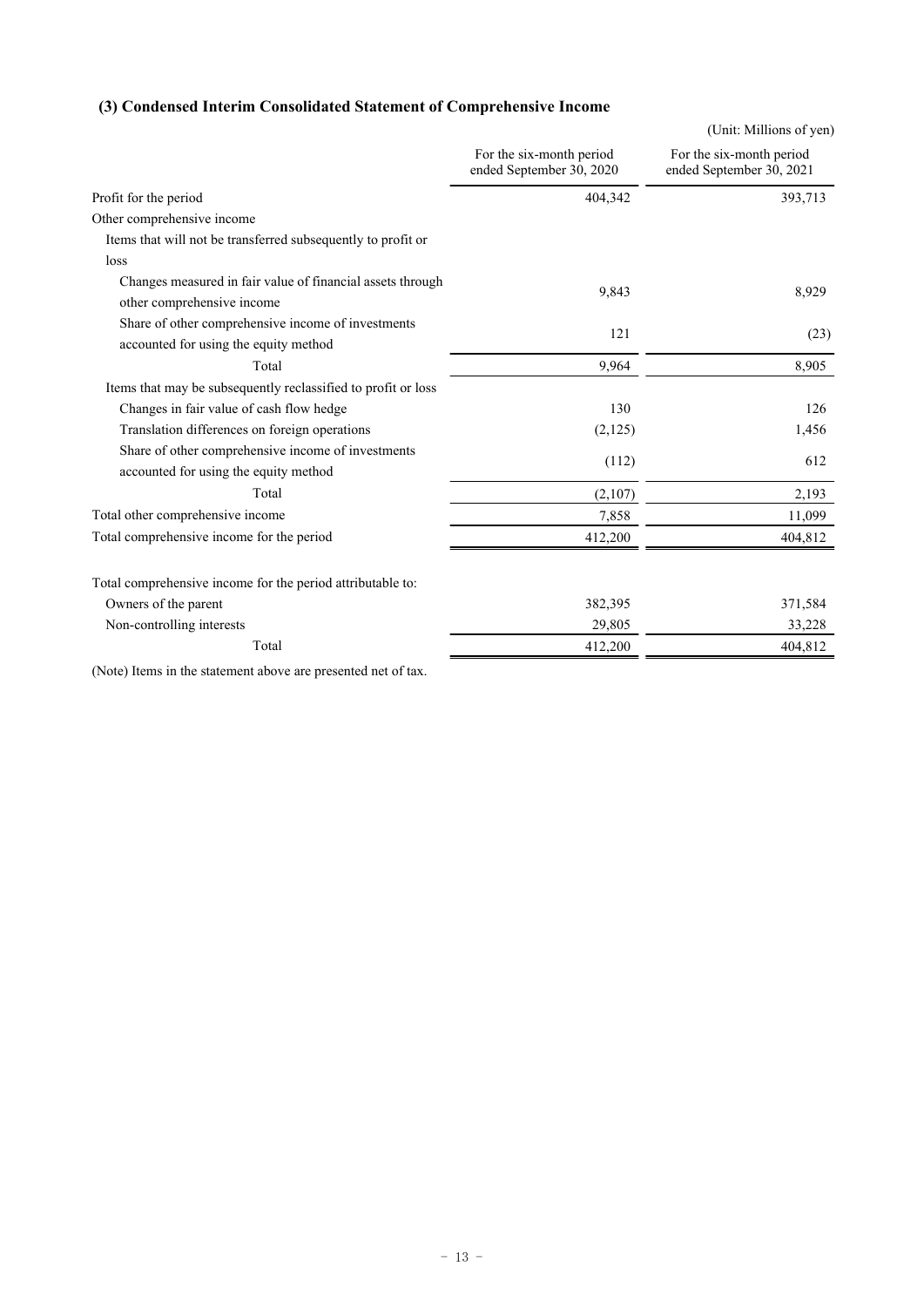|                                                               |                                                        | (Unit: Millions of yen)                                |
|---------------------------------------------------------------|--------------------------------------------------------|--------------------------------------------------------|
|                                                               | For the three-month period<br>ended September 30, 2020 | For the three-month period<br>ended September 30, 2021 |
| Profit for the period                                         | 205,492                                                | 185,580                                                |
| Other comprehensive income                                    |                                                        |                                                        |
| Items that will not be transferred subsequently to profit or  |                                                        |                                                        |
| loss                                                          |                                                        |                                                        |
| Changes measured in fair value of financial assets through    | 3,640                                                  | 3,411                                                  |
| other comprehensive income                                    |                                                        |                                                        |
| Share of other comprehensive income of investments            | (0)                                                    | (147)                                                  |
| accounted for using the equity method                         |                                                        |                                                        |
| Total                                                         | 3,639                                                  | 3,264                                                  |
| Items that may be subsequently reclassified to profit or loss |                                                        |                                                        |
| Changes in fair value of cash flow hedge                      | (105)                                                  | 167                                                    |
| Translation differences on foreign operations                 | (62)                                                   | 723                                                    |
| Share of other comprehensive income of investments            |                                                        | 11                                                     |
| accounted for using the equity method                         | (18)                                                   |                                                        |
| Total                                                         | (185)                                                  | 900                                                    |
| Total other comprehensive income                              | 3,455                                                  | 4,164                                                  |
| Total comprehensive income for the period                     | 208,947                                                | 189,744                                                |
| Total comprehensive income for the period attributable to:    |                                                        |                                                        |
| Owners of the parent                                          | 195,081                                                | 174,256                                                |
| Non-controlling interests                                     | 13,866                                                 | 15,488                                                 |
| Total                                                         | 208,947                                                | 189,744                                                |
|                                                               |                                                        |                                                        |

(Note) Items in the statement above are presented net of tax.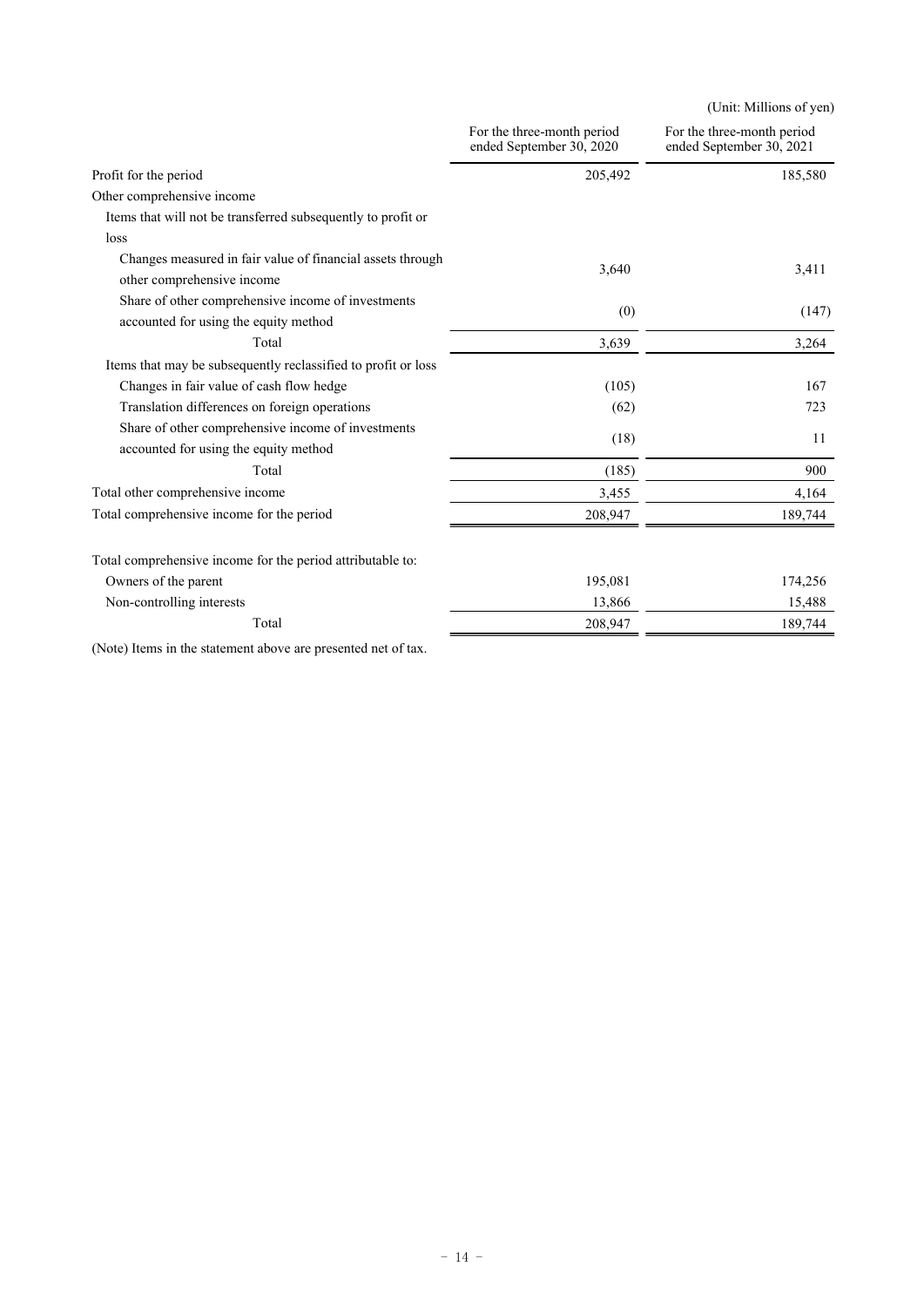### **(4) Condensed Interim Consolidated Statement of Changes in Equity**

For the six-month period ended September 30, 2020

(Unit: Millions of yen)

|                                                       | Common<br>stock | Capital<br>surplus | Treasury stock | Retained<br>earnings | Accumulated<br>other<br>comprehensiv<br>e income | Total      | Non-<br>controlling<br>interests | Total equity |
|-------------------------------------------------------|-----------------|--------------------|----------------|----------------------|--------------------------------------------------|------------|----------------------------------|--------------|
| As of April 1, 2020                                   | 141,852         | 280,591            | (156, 550)     | 4,138,195            | (19,665)                                         | 4,384,424  | 474,684                          | 4,859,108    |
| Comprehensive income                                  |                 |                    |                |                      |                                                  |            |                                  |              |
| Profit for the period                                 |                 |                    |                | 372,899              |                                                  | 372,899    | 31,443                           | 404,342      |
| Other comprehensive<br>income                         |                 |                    |                |                      | 9,495                                            | 9,495      | (1,638)                          | 7,858        |
| Total comprehensive<br>income                         |                 |                    |                | 372,899              | 9,495                                            | 382,395    | 29,805                           | 412,200      |
| Transactions with owners and                          |                 |                    |                |                      |                                                  |            |                                  |              |
| other transactions                                    |                 |                    |                |                      |                                                  |            |                                  |              |
| Cash dividends                                        |                 |                    |                | (138, 036)           |                                                  | (138, 036) | (30, 326)                        | (168, 362)   |
| Transfer from accumulated                             |                 |                    |                |                      |                                                  |            |                                  |              |
| other comprehensive                                   |                 |                    |                | 1,487                | (1, 487)                                         |            |                                  |              |
| income to retained earnings                           |                 |                    |                |                      |                                                  |            |                                  |              |
| Purchase and disposal of<br>treasury stock            |                 |                    | (0)            |                      |                                                  | (0)        |                                  | (0)          |
| Retirement of treasury stock                          |                 | (150,000)          | 150,000        |                      |                                                  |            |                                  |              |
| Transfer from retained<br>earnings to capital surplus |                 | 150,000            |                | (150,000)            |                                                  |            |                                  |              |
| Changes in interests in<br>subsidiaries               |                 | (704)              |                |                      |                                                  | (704)      | (1,655)                          | (2,359)      |
| Other                                                 |                 | 736                | 454            |                      |                                                  | 1,190      |                                  | 1,190        |
| Total transactions with                               |                 |                    |                |                      |                                                  |            |                                  |              |
| owners and other<br>transactions                      |                 | 32                 | 150,454        | (286, 548)           | (1,487)                                          | (137, 550) | (31,981)                         | (169, 531)   |
| As of September 30, 2020                              | 141,852         | 280,623            | (6,096)        | 4,224,547            | (11,656)                                         | 4,629,269  | 472,508                          | 5,101,777    |

Equity attributable to owners of the parent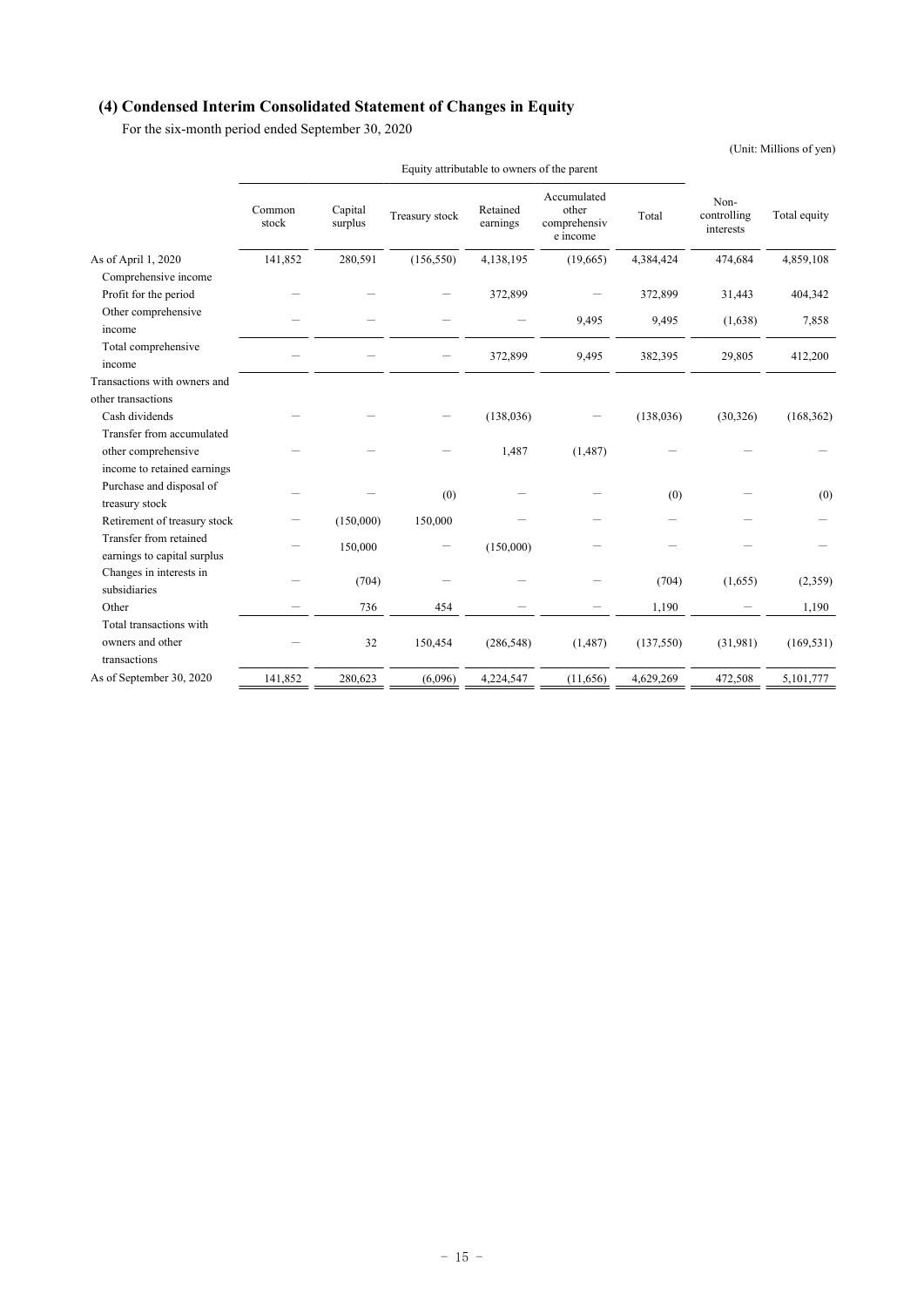#### For the six-month period ended September 30, 2021

(Unit: Millions of yen)

|                                            | Common<br>stock | Capital<br>surplus | Treasury stock | Retained<br>earnings | Accumulated<br>other<br>comprehensiv<br>e income | Total      | Non-<br>controlling<br>interests | Total equity |
|--------------------------------------------|-----------------|--------------------|----------------|----------------------|--------------------------------------------------|------------|----------------------------------|--------------|
| As of April 1, 2021                        | 141,852         | 278,675            | (86, 719)      | 4,409,000            | 16,912                                           | 4,759,720  | 499,749                          | 5,259,469    |
| Comprehensive income                       |                 |                    |                |                      |                                                  |            |                                  |              |
| Profit for the period                      |                 |                    |                | 361,469              |                                                  | 361,469    | 32,244                           | 393,713      |
| Other comprehensive<br>income              |                 |                    |                |                      | 10,114                                           | 10,114     | 984                              | 11,099       |
| Total comprehensive<br>income              |                 |                    |                | 361,469              | 10,114                                           | 371,584    | 33,228                           | 404,812      |
| Transactions with owners and               |                 |                    |                |                      |                                                  |            |                                  |              |
| other transactions                         |                 |                    |                |                      |                                                  |            |                                  |              |
| Cash dividends                             |                 |                    |                | (136, 564)           |                                                  | (136, 564) | (30, 575)                        | (167, 139)   |
| Transfer from accumulated                  |                 |                    |                |                      |                                                  |            |                                  |              |
| other comprehensive                        |                 |                    |                | 1,538                | (1, 538)                                         |            |                                  |              |
| income to retained earnings                |                 |                    |                |                      |                                                  |            |                                  |              |
| Purchase and disposal of<br>treasury stock |                 | (4)                | (99, 479)      |                      |                                                  | (99, 483)  |                                  | (99, 483)    |
| Changes in interests in<br>subsidiaries    |                 | 3,619              |                |                      |                                                  | 3,619      | (220)                            | 3,400        |
| Other                                      |                 | 758                | 620            |                      |                                                  | 1,378      |                                  | 1,378        |
| Total transactions with                    |                 |                    |                |                      |                                                  |            |                                  |              |
| owners and other                           |                 | 4,373              | (98, 859)      | (135, 026)           | (1, 538)                                         | (231,050)  | (30,795)                         | (261, 845)   |
| transactions                               |                 |                    |                |                      |                                                  |            |                                  |              |
| As of September 30, 2021                   | 141,852         | 283,048            | (185, 579)     | 4,635,444            | 25,488                                           | 4,900,253  | 502,182                          | 5,402,436    |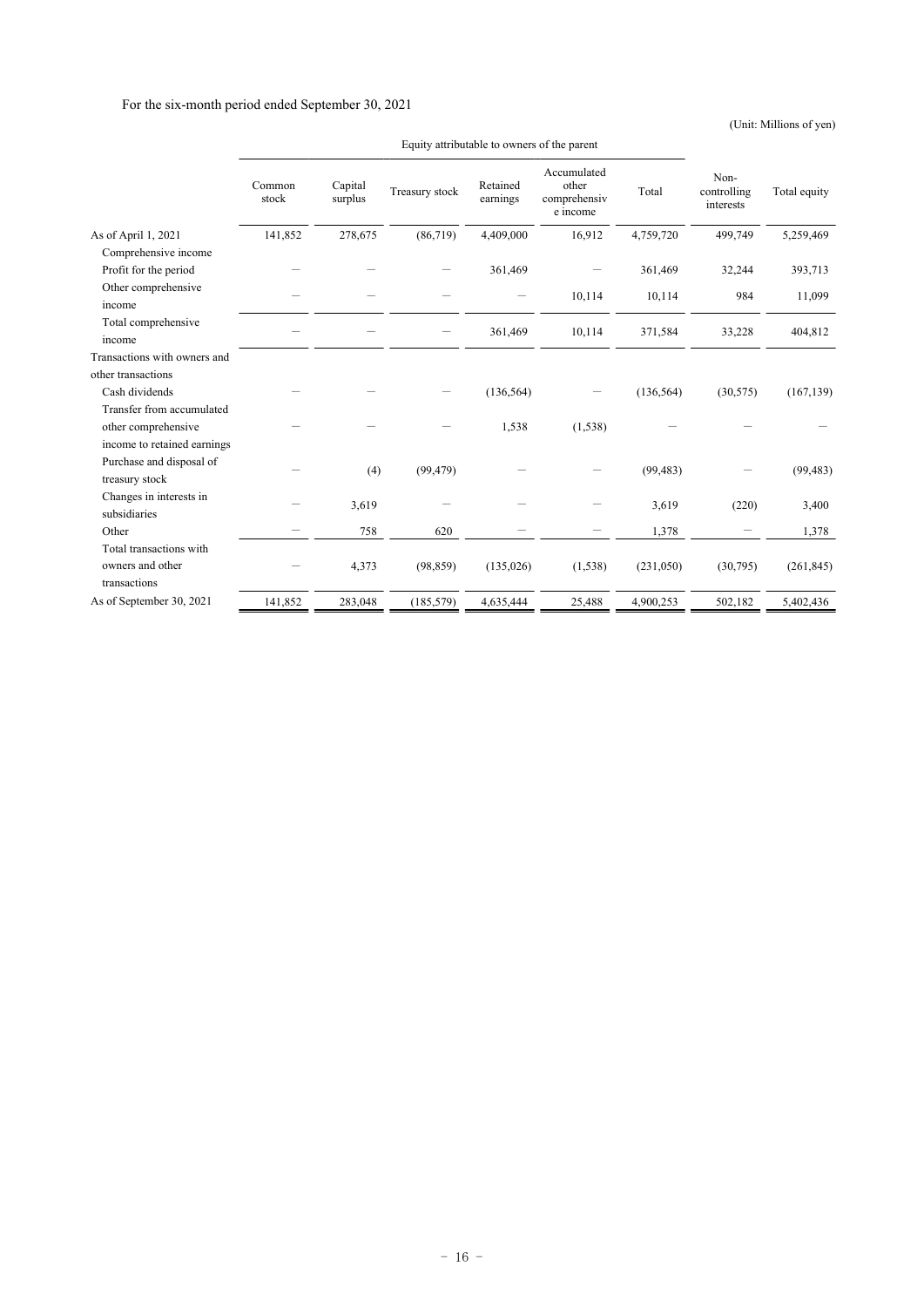### **(5) Condensed Interim Consolidated Statement of Cash Flows**

|                                                               |                                                      | (Unit: Millions of yen)                              |
|---------------------------------------------------------------|------------------------------------------------------|------------------------------------------------------|
|                                                               | For the six-month period<br>ended September 30, 2020 | For the six-month period<br>ended September 30, 2021 |
| Cash flows from operating activities                          |                                                      |                                                      |
| Profit for the period before income tax                       | 588,385                                              | 574,471                                              |
| Depreciation and amortization                                 | 351,118                                              | 370,691                                              |
| Impairment losses                                             | 1,480                                                | 15                                                   |
| Share of (profit) loss of investments accounted for using the |                                                      |                                                      |
| equity method                                                 | (1,632)                                              | (2, 562)                                             |
| Loss (gain) on sales of non-current assets                    | (1,940)                                              | (1, 549)                                             |
| Interest and dividends income                                 | (1,959)                                              | (5,346)                                              |
| Interest expenses                                             | 3,588                                                | 3,594                                                |
| (Increase) decrease in trade and other receivables            | 54,350                                               | 71,354                                               |
| Increase (decrease) in trade and other payables               | (106, 571)                                           | (118,320)                                            |
| (Increase) decrease in loans for financial business           | (249, 236)                                           | (272, 436)                                           |
| Increase (decrease) in deposits for financial business        | 244,266                                              | 134,747                                              |
| (Increase) decrease in Call loans                             | 13,785                                               | (2,118)                                              |
| Increase (decrease) in Call money                             | 40,068                                               | (33, 694)                                            |
| (Increase) decrease in inventories                            | 5,535                                                | (14, 104)                                            |
| Increase (decrease) in retirement benefit assets              |                                                      | 442                                                  |
| Increase (decrease) in retirement benefit liabilities         | 2,304                                                | 361                                                  |
| Other                                                         | (51, 433)                                            | (39, 546)                                            |
| Cash generated from operations                                | 892,107                                              | 666,000                                              |
| Interest and dividends received                               | 3,713                                                | 7,473                                                |
| Interest paid                                                 | (3,639)                                              | (3,528)                                              |
| Income tax paid                                               | (189, 517)                                           | (205, 641)                                           |
| Net cash provided by (used in) operating activities           | 702,664                                              | 464,304                                              |
| Cash flows from investing activities                          |                                                      |                                                      |
| Purchases of property, plant and equipment                    | (210,080)                                            | (226, 183)                                           |
| Proceeds from sales of property, plant and equipment          | 3,203                                                | 1,880                                                |
| Purchases of intangible assets                                | (86,220)                                             | (131, 304)                                           |
| Purchases of securities for financial business                | (65, 928)                                            | (215,934)                                            |
| Proceeds from sales and redemption of securities for          |                                                      |                                                      |
| financial business                                            | 38,887                                               | 214,618                                              |
| Purchases of other financial assets                           | (12,023)                                             | (10, 156)                                            |
| Proceeds from sales and redemption of other financial assets  | 3,090                                                | 2,916                                                |
| Purchases of stocks of associates                             | (500)                                                | (8,907)                                              |
| Proceeds from sales of stocks of subsidiaries and associates  | 3,000                                                |                                                      |
| Other                                                         | (730)                                                | (2,003)                                              |
| Net cash provided by (used in) investing activities           | (327, 300)                                           | (375, 074)                                           |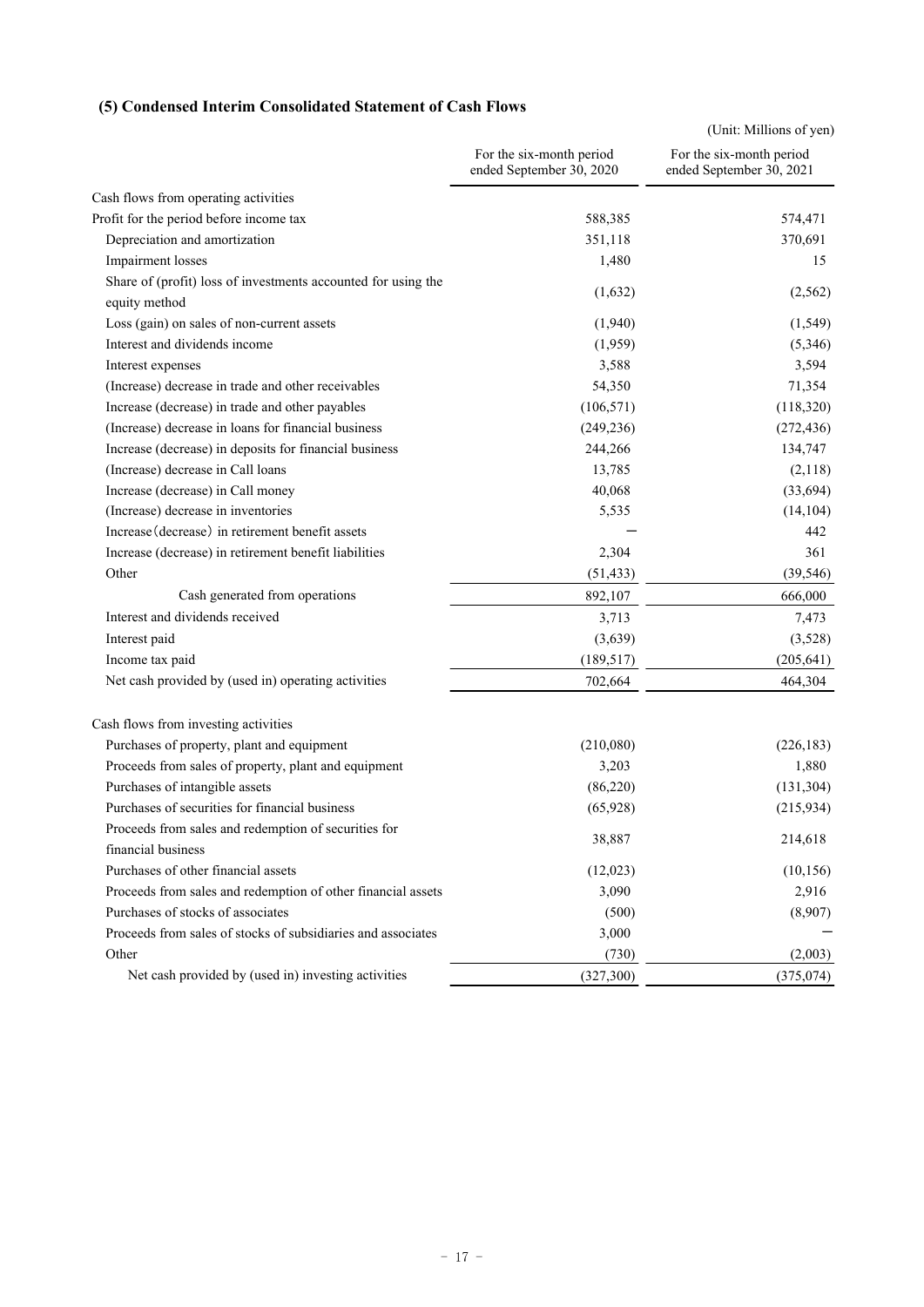(Unit: Millions of yen)

|                                                                                           | For the six-month period<br>ended September 30, 2020 | For the six-month period<br>ended September 30, 2021 |  |
|-------------------------------------------------------------------------------------------|------------------------------------------------------|------------------------------------------------------|--|
| Cash flows from financing activities                                                      |                                                      |                                                      |  |
| Net increase (decrease) of short-term borrowings                                          | 7,500                                                | 7,017                                                |  |
| Payments from redemption of bonds and repayments of                                       |                                                      |                                                      |  |
| long-term borrowings                                                                      | (51,664)                                             | (11,638)                                             |  |
| Repayments of lease obligations                                                           | (68, 869)                                            | (73, 456)                                            |  |
| Payments from purchase of subsidiaries' equity from non-<br>controlling interests         | (2,191)                                              | (1,826)                                              |  |
| Proceeds from the partial sales of shares of subsidiaries to<br>non-controlling interests |                                                      | 6,750                                                |  |
| Proceeds from stock issuance to non-controlling interests                                 | 7                                                    | 103                                                  |  |
| Payments from purchase of treasury stock                                                  | (0)                                                  | (99, 479)                                            |  |
| Cash dividends paid                                                                       | (138,004)                                            | (136, 542)                                           |  |
| Cash dividends paid to non-controlling interests                                          | (30, 257)                                            | (30,516)                                             |  |
| Other                                                                                     | (1)                                                  | (1)                                                  |  |
| Net cash provided by (used in) financing activities                                       | (283, 480)                                           | (339, 586)                                           |  |
| Effect of exchange rate changes on cash and cash equivalents                              | (460)                                                | 445                                                  |  |
| Net increase (decrease) in cash and cash equivalents                                      | 91,424                                               | (249, 912)                                           |  |
| Cash and cash equivalents at the beginning of the period                                  | 369,202                                              | 809,802                                              |  |
| Cash and cash equivalents at the end of the period                                        | 460,626                                              | 559,891                                              |  |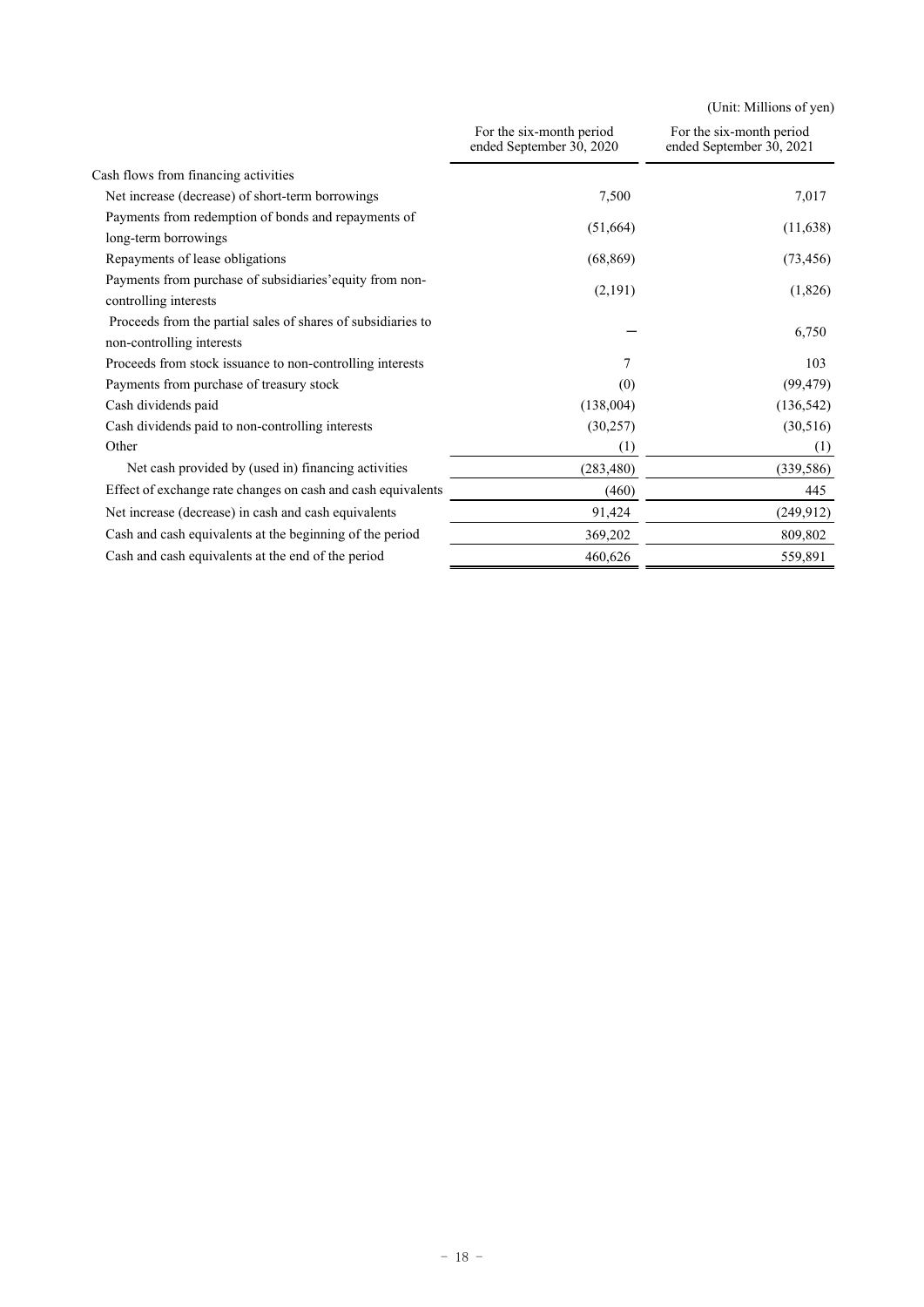#### **(6) Going Concern Assumption**

None

#### **(7) Notes to Condensed Interim Consolidated Financial Statements**

#### **1. Reporting entity**

KDDI Corporation ("the Company") was established as a limited company in accordance with Japanese Company Act. The location of the Company is Japan and the registered address of its headquarter is 2-3-2, Nishishinjuku, Shinjuku-ku, Tokyo, Japan. The Company's condensed interim consolidated financial statements as of and for the six-month period ended September 30, 2021 comprise the Company and its consolidated subsidiaries ("the Group") and the Group's interests in associates and joint ventures. The Company is the ultimate parent company of the Group. The Group's major business and activities are "Personal Services" and "Business Services". For the details, please refer to "(1) Outline of reporting segments" of "Note 4. Segment information."

#### **2. Basis of preparation**

(1) Compliance of condensed interim consolidated financial statements with IFRSs

The Group's condensed interim consolidated financial statements have been prepared in accordance with IAS 34 of IFRSs as prescribed in Article 93 of Ordinance on Terminology, Forms and Preparation Methods of Quarterly Consolidated Financial Statements (Cabinet Office Ordinance No.64 of 2007), hereinafter referred to as "Ordinance on Quarterly Consolidated Financial Statements" as they satisfy the requirement of a "specific company" set forth in Article 1-2 of Ordinance on Quarterly Consolidated Financial Statements. The condensed interim consolidated financial statements, which do not contain all the information required in annual consolidated financial statements, should be read in conjunction with the annual consolidated financial statements for the previous fiscal year ended March 31, 2021.

#### (2) Basis of measurement

The Group's condensed interim consolidated financial statements have been prepared under the historical cost basis except for the following significant items on the condensed interim consolidated statement of financial position:

- ・ Derivative assets and derivative liabilities (measured at fair value)
- ・ Financial assets or financial liabilities at fair value through profit or loss
- ・ Financial assets at fair value through other comprehensive income
- ・ Assets and liabilities related to defined benefit plan (measured at the present value of the defined benefit obligations, net of the fair value of the plan asset)

#### (3) Presentation currency and unit of currency

The Group's condensed interim consolidated financial statements are presented in Japanese yen, which is the currency of the primary economic environment of the Company's business activities, and are rounded to the nearest million yen.

#### (4) Use of estimates and judgement

The preparation of condensed interim consolidated financial statements in accordance with IFRSs requires management to make judgments, estimates and assumptions that affect the application of accounting policies and the reported amounts of assets and liabilities, income and expenses. The estimates and assumptions are based on the management's best judgments, through their evaluation of various factors that were considered reasonable as of the period-end, based on historical experience and by collecting available information. By the nature of the estimates or assumptions, however, actual results may differ from those estimates and assumptions.

The estimates and assumptions are reviewed on an ongoing basis. The effect of adjusting accounting estimates is recognized in the fiscal year in which the estimates are adjusted and in the subsequent fiscal years.

The judgments, estimates and assumptions that have significant impact on the amount in the condensed interim consolidated financial statements are consistent with those described in the annual consolidated financial statements for the previous fiscal year in principle. No significant changes have been made in the accounting estimates and assumptions affected by COVID-19 from those in the consolidated financial statements for the previous fiscal year.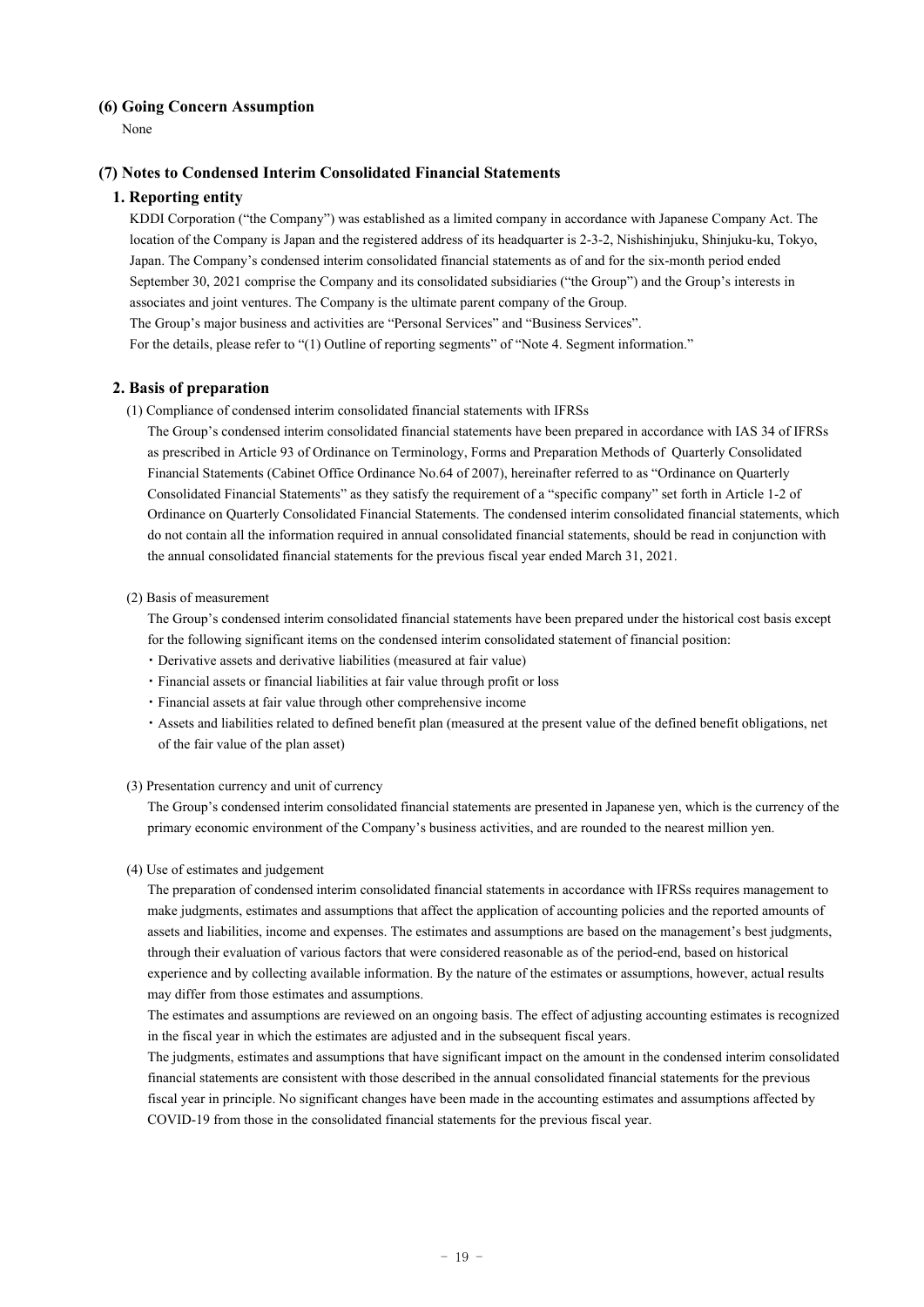#### (5) Application of new standards and interpretations

The Group doesn't have significant standards and interpretations applied from the three-month period ended June 30, 2021.

#### (6) Standards not yet adopted

The following new standards and amendments announced by the approval date of the condensed interim consolidated financial statements are not mandatory as of September 30, 2021. They have not been early adopted by the Group.

| Standard | The title of Standard | Mandatory adoption<br>(from the fiscal year<br>beginning) | To be adopted by the<br>Group from | Outline of new standards and<br>amendments                                                                                  |
|----------|-----------------------|-----------------------------------------------------------|------------------------------------|-----------------------------------------------------------------------------------------------------------------------------|
| IFRS 17  | Insurance contracts   | January 1, 2023                                           | fiscal year ending                 | IFRS 17 will replace IFRS 4, which                                                                                          |
|          |                       |                                                           | March 31, 2024                     | currently permits a wide variety of                                                                                         |
|          |                       |                                                           |                                    | practices in accounting for insurance                                                                                       |
|          |                       |                                                           |                                    | contracts. IFRS 17 will fundamentally                                                                                       |
|          |                       |                                                           |                                    | change the accounting by all entities                                                                                       |
|          |                       |                                                           |                                    | that issue insurance contracts and                                                                                          |
|          |                       |                                                           |                                    | investment contracts with                                                                                                   |
|          |                       |                                                           |                                    | discretionary participation features.                                                                                       |
|          |                       |                                                           |                                    | Under the IFRS 17 model, entities are                                                                                       |
|          |                       |                                                           |                                    | required to estimate total fulfillment                                                                                      |
|          |                       |                                                           |                                    | cash flows for insurance contracts and                                                                                      |
|          |                       |                                                           |                                    | contractual service margin at initial                                                                                       |
|          |                       |                                                           |                                    | recognition. Fulfillment cash flows                                                                                         |
|          |                       |                                                           |                                    | comprise estimates of future cash                                                                                           |
|          |                       |                                                           |                                    | flows, adjustments reflecting the time                                                                                      |
|          |                       |                                                           |                                    | value of money, and risk adjustments                                                                                        |
|          |                       |                                                           |                                    | for non-financial risk. At the time of                                                                                      |
|          |                       |                                                           |                                    | reporting, fulfillment cash flows are                                                                                       |
|          |                       |                                                           |                                    | remeasured using the latest basis for                                                                                       |
|          |                       |                                                           |                                    | measurement. Unearned income                                                                                                |
|          |                       |                                                           |                                    | (contractual service margin) is                                                                                             |
|          |                       |                                                           |                                    | recognized over the coverage period.                                                                                        |
|          |                       |                                                           |                                    | All the standards and emendments shows will be reflected to the condensed interim consolidated financial statements for the |

All the standards and amendments above will be reflected to the condensed interim consolidated financial statements for the relevant fiscal year described above. The Company is currently evaluating the impact of the application and estimate is currently not available.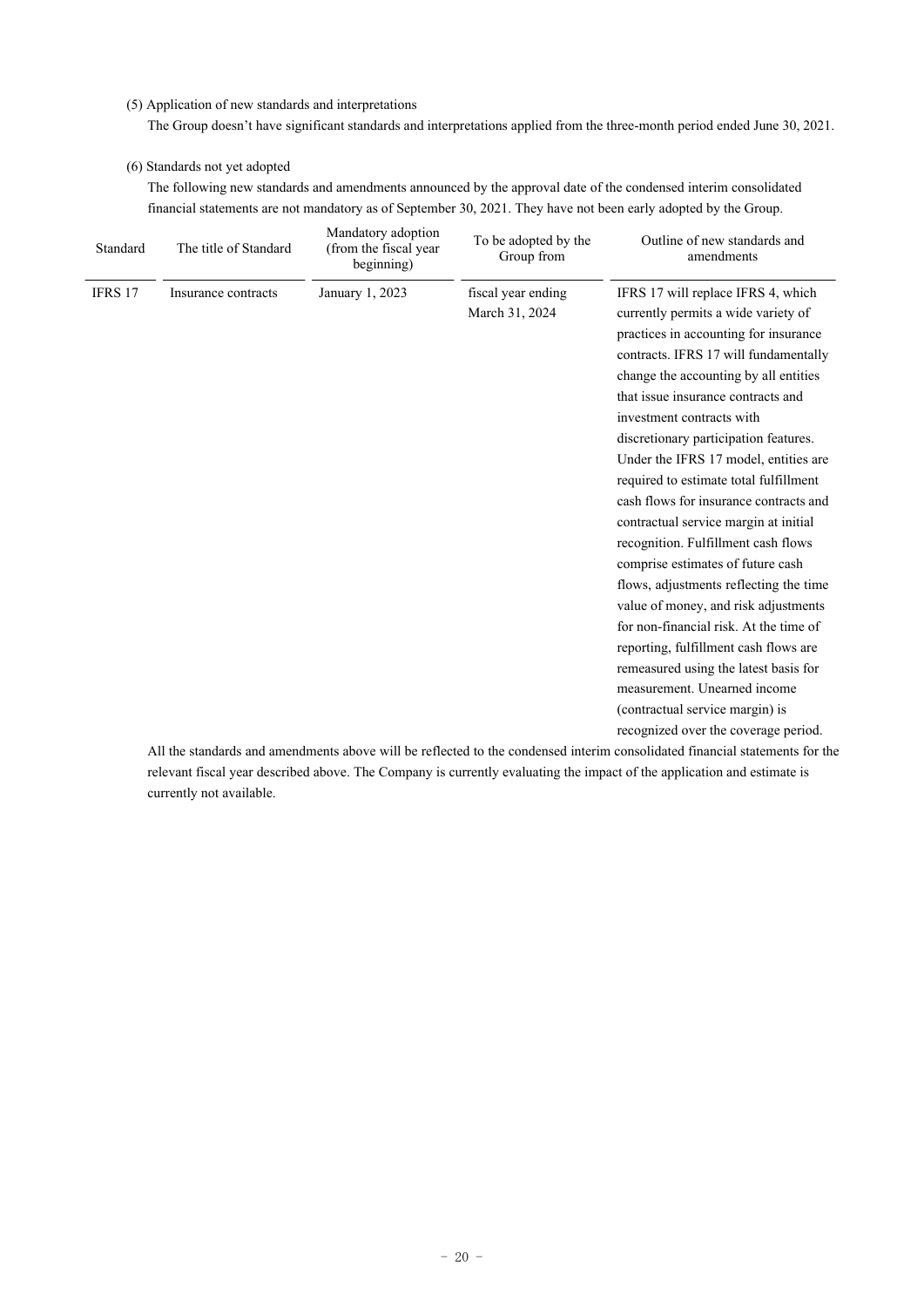#### **3. Significant accounting policies**

The significant accounting policies applied in this condensed interim consolidated financial statements are consistent with those of the annual financial statements, as described in the consolidated financial statements for the previous fiscal year ended. Also, income tax expenses on condensed interim consolidated statement of income are calculated based on the estimated average annual effective income tax rate.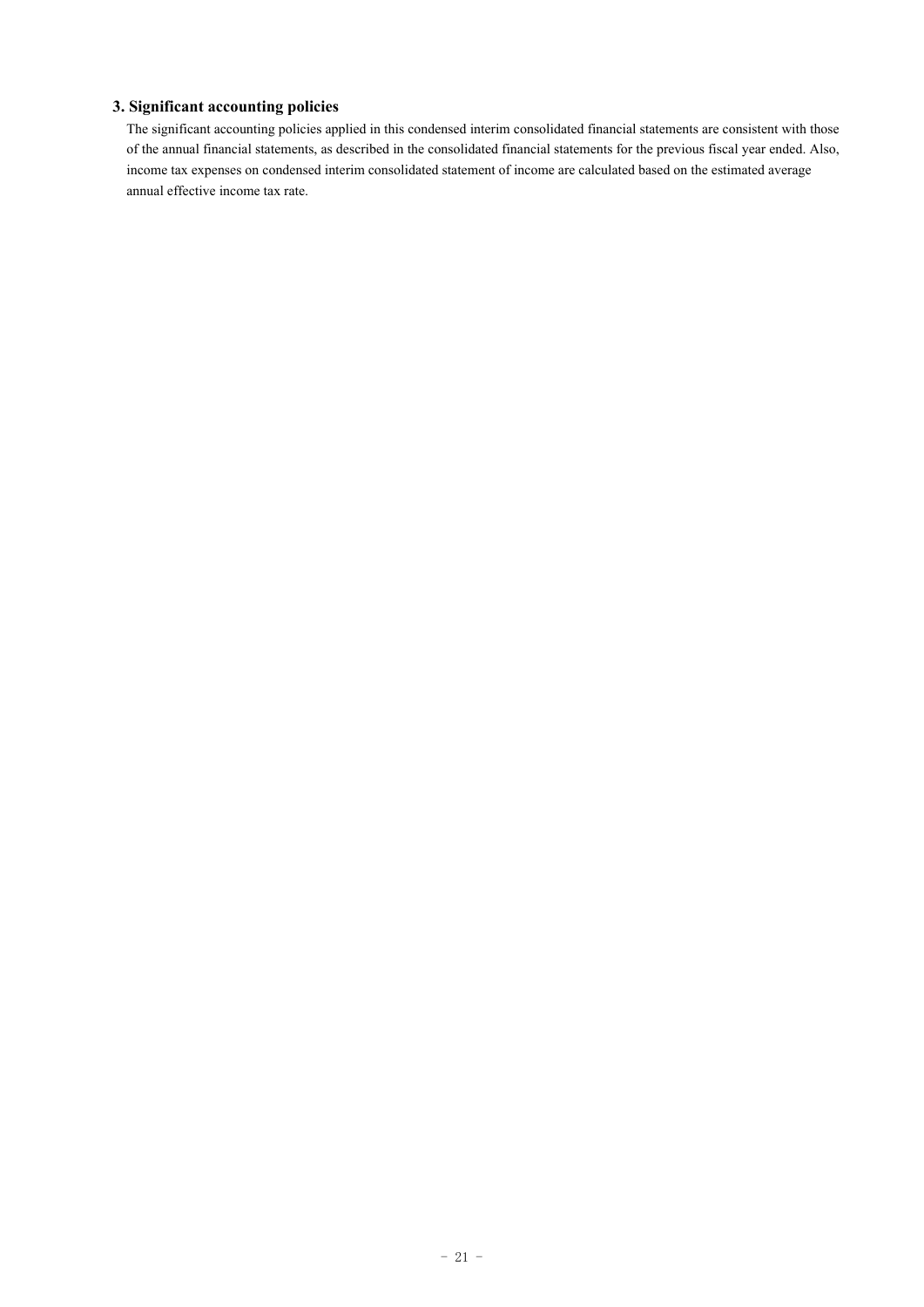#### **4. Segment information**

#### (1) Outline of reporting segments

The reportable segments of the Group are units of the Group of which separate financial information is available, and which are periodically monitored for the board of directors to determine the allocation of the business resources and evaluate the performance results.

The Group has the two reportable segments of Personal Services and Business Services as well as operating segments.

The Personal Services segment provides services to individual customers.

In Japan, KDDI aims to provide new experience value by expanding and coordinating various life design services, including those related to commerce, finance, energy, entertainment, education, and healthcare, while focusing on conventional telecommunications services, such as those related to smartphones, cell phones, FTTH, and CATV. We dynamically provide services attuned to customer needs and market conditions through a multi-brand strategy that encompasses "au," "UQ mobile," and "povo." In the life design domain, we provide financial, energy and commerce services focused on the customer contact points of "au PAY" and "au Smart Pass." We aim to expand the "au Economic Zone" going forward by enhancing these customer points and circulating reward points.

Overseas, we use know-how cultivated in Japan to actively provide telecommunications and life design services to individual customers, especially those in Myanmar, Mongolia, and other Asian regions.

The Business Services segment mainly provides a wide range of corporate customers in Japan and overseas with TELEHOUSE brand data center services and a variety of solutions encompassing network and cloud services, smartphones and other devices, and the KDDI IoT Worldwide Architecture, which supports customers' IoT businesses. In collaboration with partner companies and using 5G, IoT, and other technology, we support customers' digital transformation by providing one-stop services and solutions that help customers develop and expand their businesses on a global scale.

For small and medium-sized corporate customers in Japan, our consolidated subsidiary, the KDDI MATOMETE OFFICE GROUP is building a regional support network offering close contact throughout Japan.

Beginning in the three-month period ended June 30, 2021, the reportable segments for some subsidiary companies were changed due to organization change. Accordingly, the segment information for the six-month period ended September 30, 2020 and the three-month period ended September 30, 2020 have been presented based on the segment classification after this change.

(2) Calculation method of revenue, income or loss, assets and other items by reporting segment

Accounting treatment of reported business segments is consistent with "Note 3.

Income of the reportable segments is based on the operating income.

Inter segment transaction price is determined based on the price by arm's length transactions or gross costs after price negotiation.

Assets and liabilities are not allocated to reportable segments.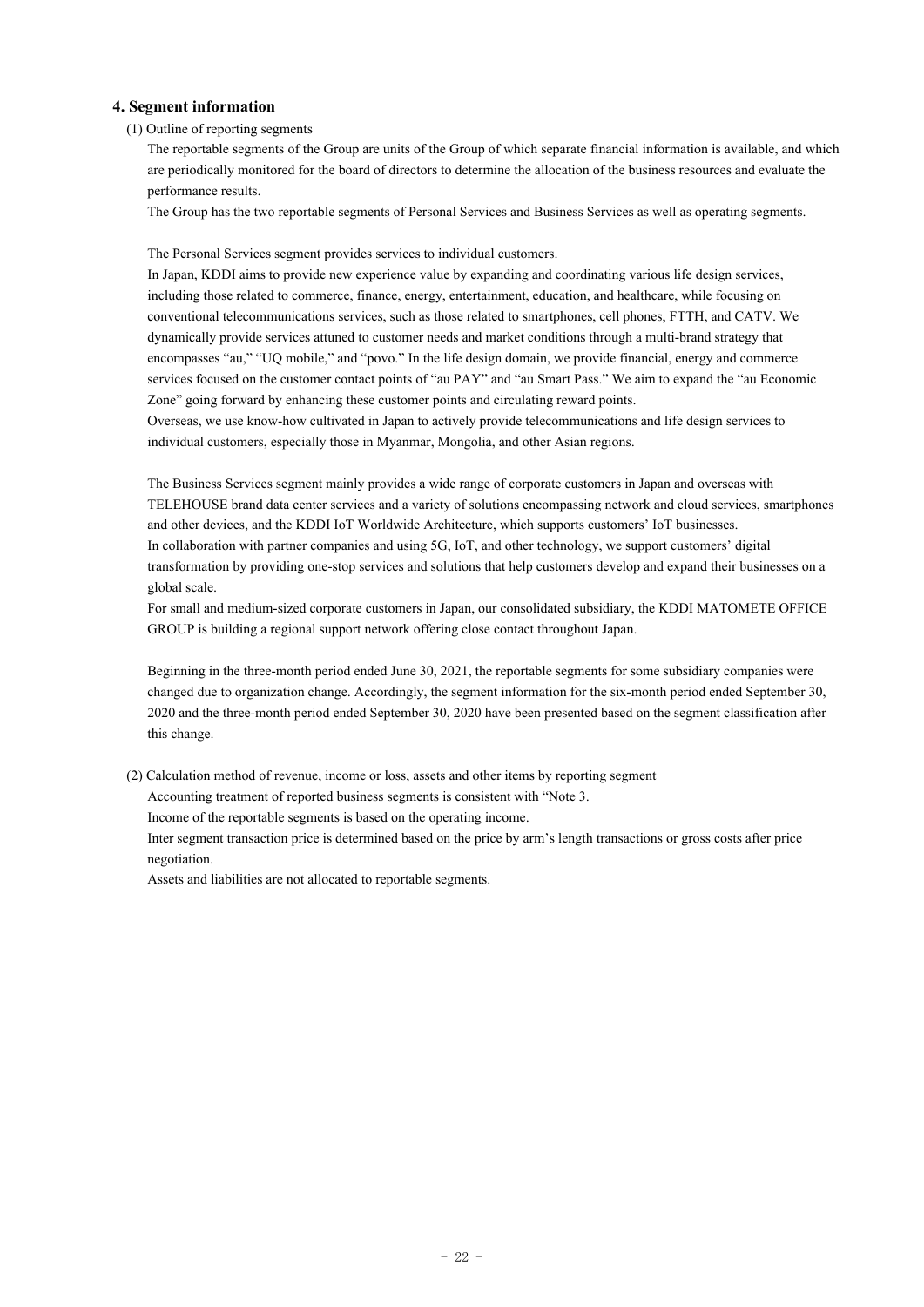### (3) Information related to the amount of revenue, income or loss and other items by reporting segment The Group's segment information is as follows:

For the six-month period ended September 30, 2020

|                              |                   |                 |           |                   |           |                        | (Unit: Millions of yen)           |
|------------------------------|-------------------|-----------------|-----------|-------------------|-----------|------------------------|-----------------------------------|
|                              | Reporting segment |                 |           | Other<br>(Note 1) | Total     | Adjustment<br>(Note 2) | Amounts on<br>the<br>consolidated |
|                              | Personal          | <b>Business</b> | Sub-total |                   |           |                        | financial<br>statements           |
| Revenue                      |                   |                 |           |                   |           |                        |                                   |
| Revenue from external        | 2,153,496         | 374,909         | 2,528,405 | 8,791             | 2,537,196 |                        | 2,537,196                         |
| customers                    |                   |                 |           |                   |           |                        |                                   |
| Inter-segment revenue        | 39,348            | 103,862         | 143,210   | 24,241            | 167,451   | (167, 451)             |                                   |
| or transfers                 |                   |                 |           |                   |           |                        |                                   |
| Total                        | 2,192,845         | 478,770         | 2,671,615 | 33,032            | 2,704,647 | (167, 451)             | 2,537,196                         |
| Segment income               | 495,074           | 90,461          | 585,535   | 3,527             | 589,062   | (299)                  | 588,763                           |
| Finance income and           |                   |                 |           |                   |           |                        |                                   |
| finance cost (Net)           |                   |                 |           |                   |           |                        | (2,290)                           |
| Other non-operating profit   |                   |                 |           |                   |           |                        | 1,913                             |
| and loss (Net)               |                   |                 |           |                   |           |                        |                                   |
| Profit for the period before |                   |                 |           |                   |           |                        | 588,385                           |
| income tax                   |                   |                 |           |                   |           |                        |                                   |

#### For the six-month period ended September 30, 2021

|                                       |                   |                 |           |          | (Unit: Millions of yen) |            |                                   |
|---------------------------------------|-------------------|-----------------|-----------|----------|-------------------------|------------|-----------------------------------|
|                                       | Reporting segment |                 |           | Other    | Total                   | Adjustment | Amounts on<br>the<br>consolidated |
|                                       | Personal          | <b>Business</b> | Sub-total | (Note 1) |                         | (Note 2)   | financial<br>statements           |
| Revenue                               |                   |                 |           |          |                         |            |                                   |
| Revenue from external<br>customers    | 2,223,005         | 393,421         | 2,616,427 | 8,734    | 2,625,161               |            | 2,625,161                         |
| Inter-segment revenue<br>or transfers | 34,693            | 106,366         | 141,058   | 29,324   | 170,382                 | (170, 382) |                                   |
| Total                                 | 2,257,698         | 499,787         | 2,757,485 | 38,057   | 2,795,542               | (170, 382) | 2,625,161                         |
| Segment income                        | 475,043           | 92,272          | 567,315   | 6,876    | 574,191                 | (1,116)    | 573,075                           |
| Finance income and                    |                   |                 |           |          |                         |            | 315                               |
| finance cost (Net)                    |                   |                 |           |          |                         |            |                                   |
| Other non-operating profit            |                   |                 |           |          |                         |            | 1,082                             |
| and loss (Net)                        |                   |                 |           |          |                         |            |                                   |
| Profit for the period before          |                   |                 |           |          |                         |            | 574,471                           |
| income tax                            |                   |                 |           |          |                         |            |                                   |

(Note 1) "Other" is a segment not included reporting segment, and includes construction and maintenance of facilities, and research and development of leading-edge technology.

(Note 2) Adjustment of segment income shows the elimination of inter-segment transactions.